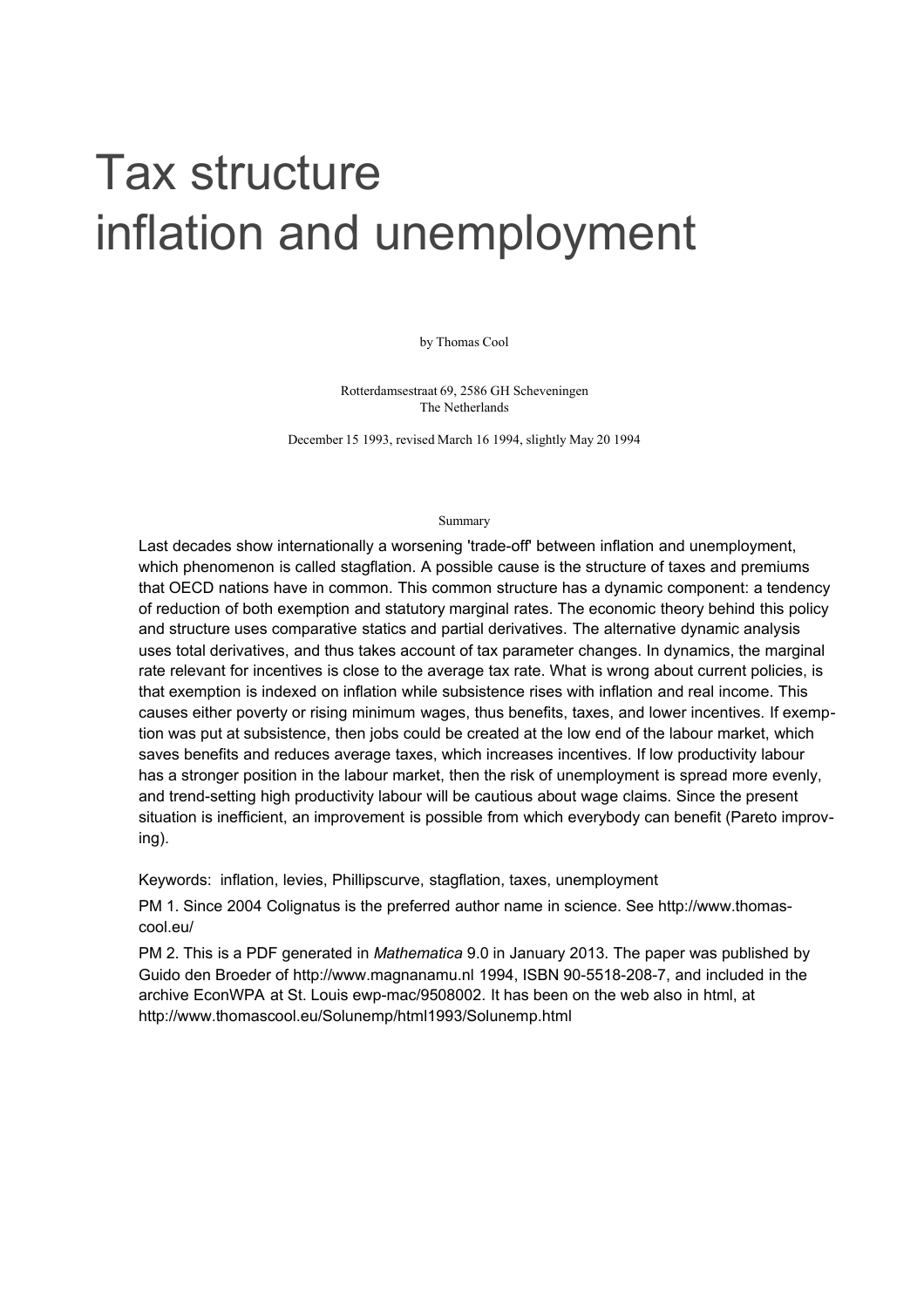## Introduction

The last decades show internationally a worsening 'trade-off' between inflation and unemployment, which phenomenon is called stagflation. A possible cause is the tax and premium structure that OECD nations have in common. In the following, we firstly introduce taxes and stagflation, secondly relate to the existing literature, and then discuss what we shall do.

#### Levies

Premiums will be taken as part of taxes. To emphasize the general character of the analysis, the body of the text below will use the word "levy". In the literature, premiums for old age, sickness, disability, unemployment and the like are often regarded as insurances, and studied separately. Here they are all lumped together with taxes proper, and studied in their relation to stagflation.

Most developed nations have nonproportional levies, i.e. with an exemption at the threshold and then a (rising) statutory marginal rate. Policy has been remarkedly similar across nations too. It has two distinct features, see OECD (1986) and for example The Economist (1993):

The policy feature concerning the slope, or the statutory marginal rate.

Both in theory and public discussion there is a consideration that high marginal rates have disincentive effects. This has resulted in the policy objective to reduce marginal rates. One way to reduce marginal rates has been the switch from income tax to VAT.

The policy feature concerning the intercept, or exemption.

Tax parameters, and notably exemption, are generally indexed on inflation. Since incomes tend to grow faster than inflation, exemption lags behind incomes. There is a deliberate tax creep - measured by the 'macroeconomic progression factor'.

These two features have complemented each other by the policy requirement of budget neutrality. Budget neutrality requires that the revenue loss due to slope reduction is compensated. This revenue will often come from the tax creep and the reduction of exemption.

#### **Stagflation**

These levy policies have been developed partly to do something against stagflation. Stagflation is the phenomenon of a worsened 'trade-off' between inflation and unemployment. The phenomenon can be described in terms of the Non-Accelerating-Inflation Rate of Unemployment (NAIRU). With a constant NAIRU there can be stable inflation at stable unemployment. With a changing NAIRU there are important changes in the trade-off. The relationship is depicted in figure 1. Note that the axes have double meanings. Case (a) gives the situation somewhat like the 1950s. The trade-off of inflation and unemployment then took place at low rates along the long drawn line. The trade-off of price acceleration and unemployment gives the short line, and the intersection gives the NAIRU. At that point price acceleration is zero, or inflation remains at a stable value. Case (b) gives the situation of stagflation, where both the NAIRU and the trade-off-process around it have worsened. The move from (a) to (b) can be called 'stagflationary'. In the 1960s and 1970s authorities targetted for low unemployment at the cost of rising and eventually high inflation. In the 1980s authorities targetted against inflation and accepted high unemployment.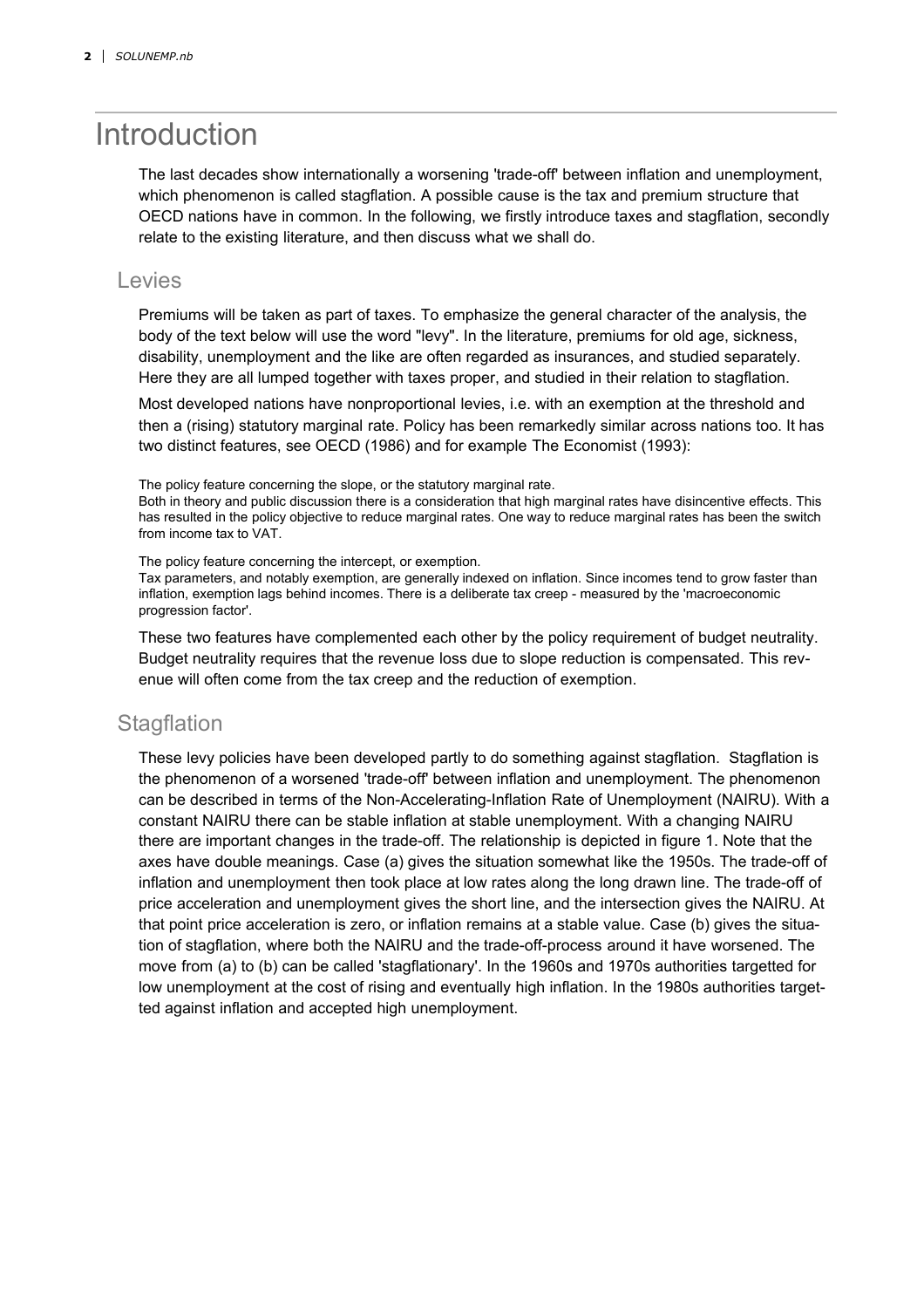Levies come into the argument into the following manner. (1) Levies divert income and thus affect aggregate demand, especially when levies go to benefits and consumption instead of saving and investments. (2) Levies reduce net wages, and thus are thought to affect the supply of labour. Statutory marginal rates are thought to have disincentive effects. (3) Levies are thought to cause forward shifting, i.e. that levies are shifted into wage costs. These issues will be discussed below.

#### & acceleration inflation percentage

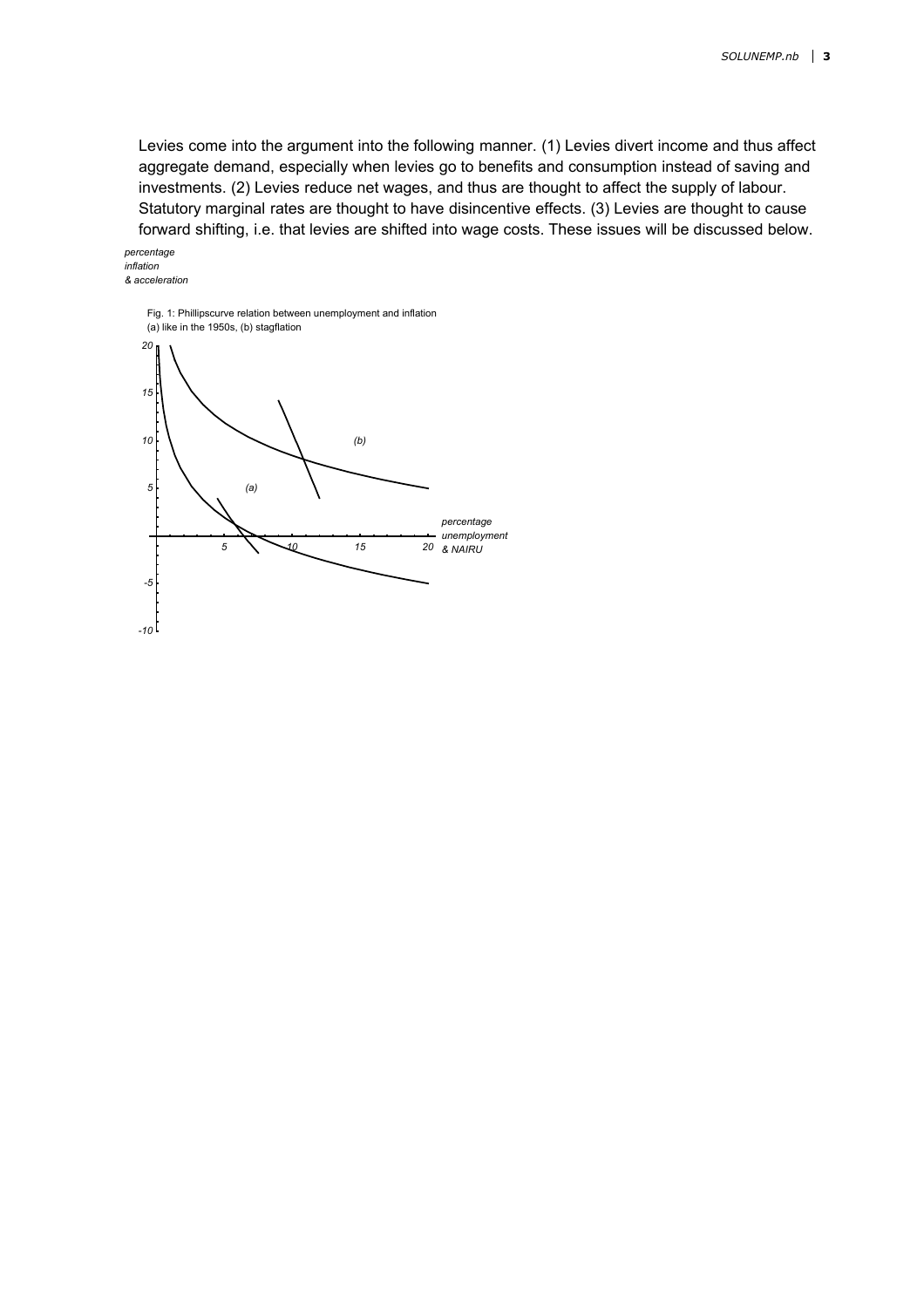#### **Literature**

The following references put the argument into perspective. Bruno & Sachs (1985) give a standard reference for stagflation. Their formal analysis uses homogeneous labour and proportional levies, though some of their statements allow for an interpretation of heterogeneity and nonproportionality. The need for modelling heterogeneous labour and nonproportional taxation is clearly recognized in the literature, see e.g. Beenstock et al. (1987) and Minford & Ashton (1993). Layard, Nickell & Jackman (1991), another standard, allow for heterogeneous labour, yet tend towards proportionality in levies. In addition, these references use dynamics but do not explicitly discuss the consequences of changes in levy parameters. Auerbach & Kotlikoff (1987) give a wealth of information on fiscal dynamics but do not specifically tackle stagflation. Other references which put the Phillipscurve in perspective are Okun (1981), Blanchard & Fischer (1989) and Friedman (1991). Very recent are The Economist (1994) and Phelps (1994). Extensive theoretical and empirical work has been done by the Centraal Planbureau (1992a&b), Gelauff (1992) and Cool (1992).

This paper extends the argument in Cool (1992), combining CPB internal notes Cool (1990) and Cool (1991). Highlighting only the main dynamic mechanism, this analysis remains embedded in fullscale empirical analysis and national economy modelling, so that other mechanisms are taken into account in the background.

#### What we shall do

In the following we will first develop the levy and stagflation concepts in more detail. Then we discuss the differential effects of exemption and marginal rates, using dynamics instead of comparative statics. A crucial topic is crowding out on the labour market. High productivity labour can replace low productivity labour more easily than conversely, and this has effect on inflationary wage claims. (This results into something like a continuous version of the insider-outsider theory.) We also discuss the issue whether stagflation is inefficient. If it is inefficient, then there is a Pareto improving alternative.

The paper concludes that current policies have not countered stagflation but have actually increased it. Current policies add to labour costs, reduce incentives, fuel forward shifting, and worsen the 'trade-off' between inflation and unemployment. The disincentive effect of levies depends less on the statutory marginal rate and more on the average levy over time (which average includes statutory rate changes). In addition, the lowering of exemption means either poverty or rising labour costs in the lower wage brackets, causing unemployment, and causing higher levies to pay for the benefits. If a welfare state is defined as a state that provides benefits for the lowly productive anyway, then it is run more efficiently by using the resources going into benefits to instead reduce labour costs and to price the lowly productive into jobs. This paper develops the argument that such a policy is dynamically sound too.

In the discussion we use a nonlinear and flexible levy function with three parameters. The use of this function allows us to give concrete examples. However, the basic results are independent of functional form.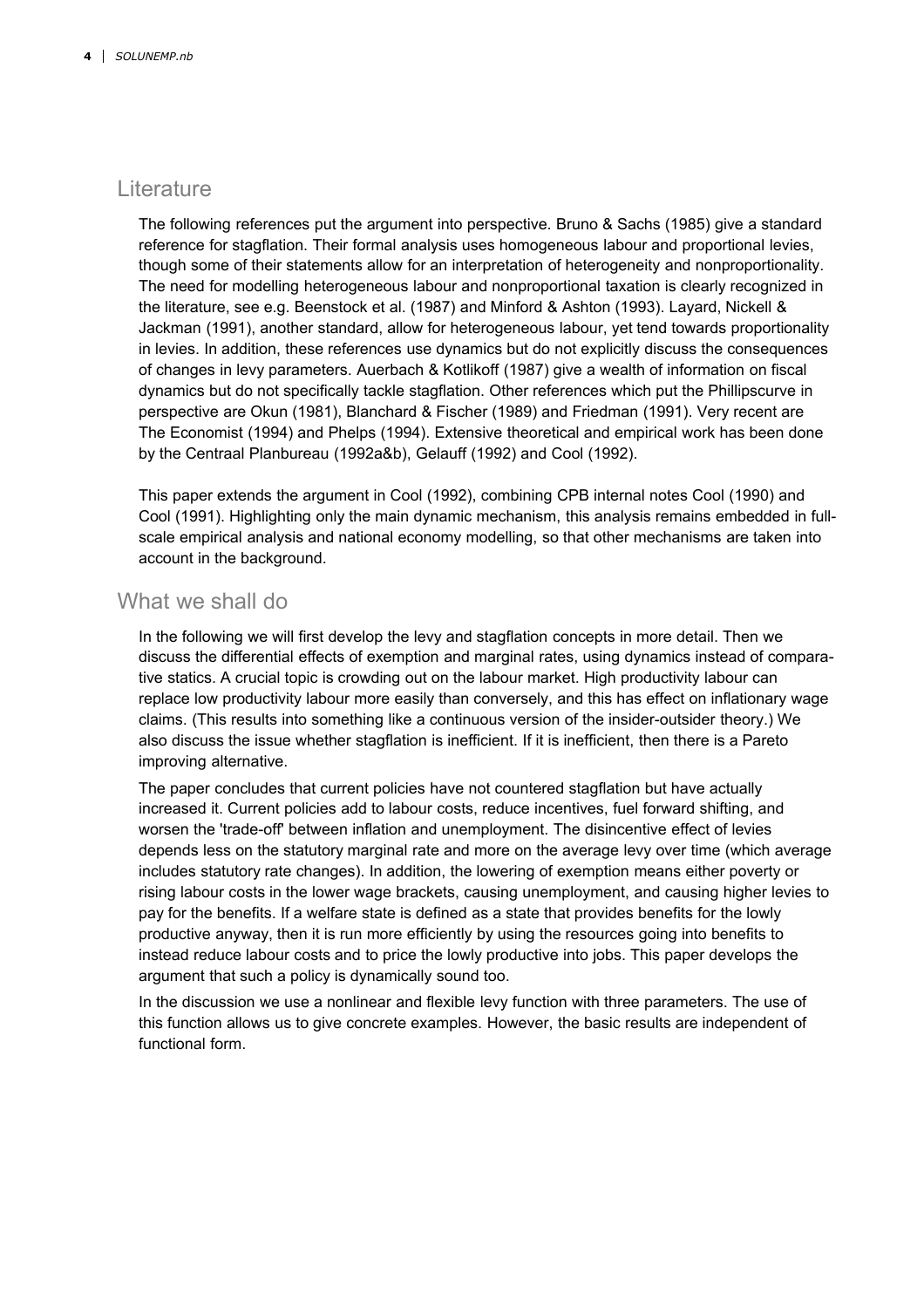#### Levy concepts

We abstract from different levy groups and deductions. Individual levy I[y] has base y, called gross income. National levy is L and its base Y, and these two give the national levy burden quote L / Y.

Gross income is related to productivity via nonwage costs and the profit rate. We abstract from other nonwage costs and also assume the equalization of profit rates, so that y may also be seen as an indicator of individual productivity. Appendix A contains a more detailed statement of those relations.

Most nations use nonlinear levies. The use of linear approximations, also in the design of new levy schemes, thus is not advisable. Appendix B, section 2, gives an example how a linear alternative fails to satisfy reasonable assumptions. Hence we have to find a neat nonlinear form.

A useful nonlinear levy function is:

(1) 
$$
I[y] = r (y - x) y / (c + y)
$$
 (y > x)

with y the levy base, r the marginal rate in the limit when y goes to infinity, x the exemption or threshold, and c a curvature parameter. The ordered set of parameters is  $q = (r, x, c)$ .

The average levy is:

(2) 
$$
[y]/y = r.(y-x)/(c+y)
$$

The statutory marginal rate is not too simple. At  $y = x$  it starts with the value r x / (c + x) and in the limit of y it equals r:

(3) 
$$
\delta l/\delta y = r (1 - \frac{c (c + x)}{(c + y)^2})
$$

Note that the levy on the marginal dollar can always be approximated by  $I[y+1]$  -  $I[y]$ . Function (1) can be transformed into:

(4) 
$$
[[y] = r.y - r.x - c.[y]/y = a1.y + a2 + a3.([[y]/y)
$$

and, if one neglects the error in the I[y]/y quotient on the right, then it can be estimated by ordinary least squares.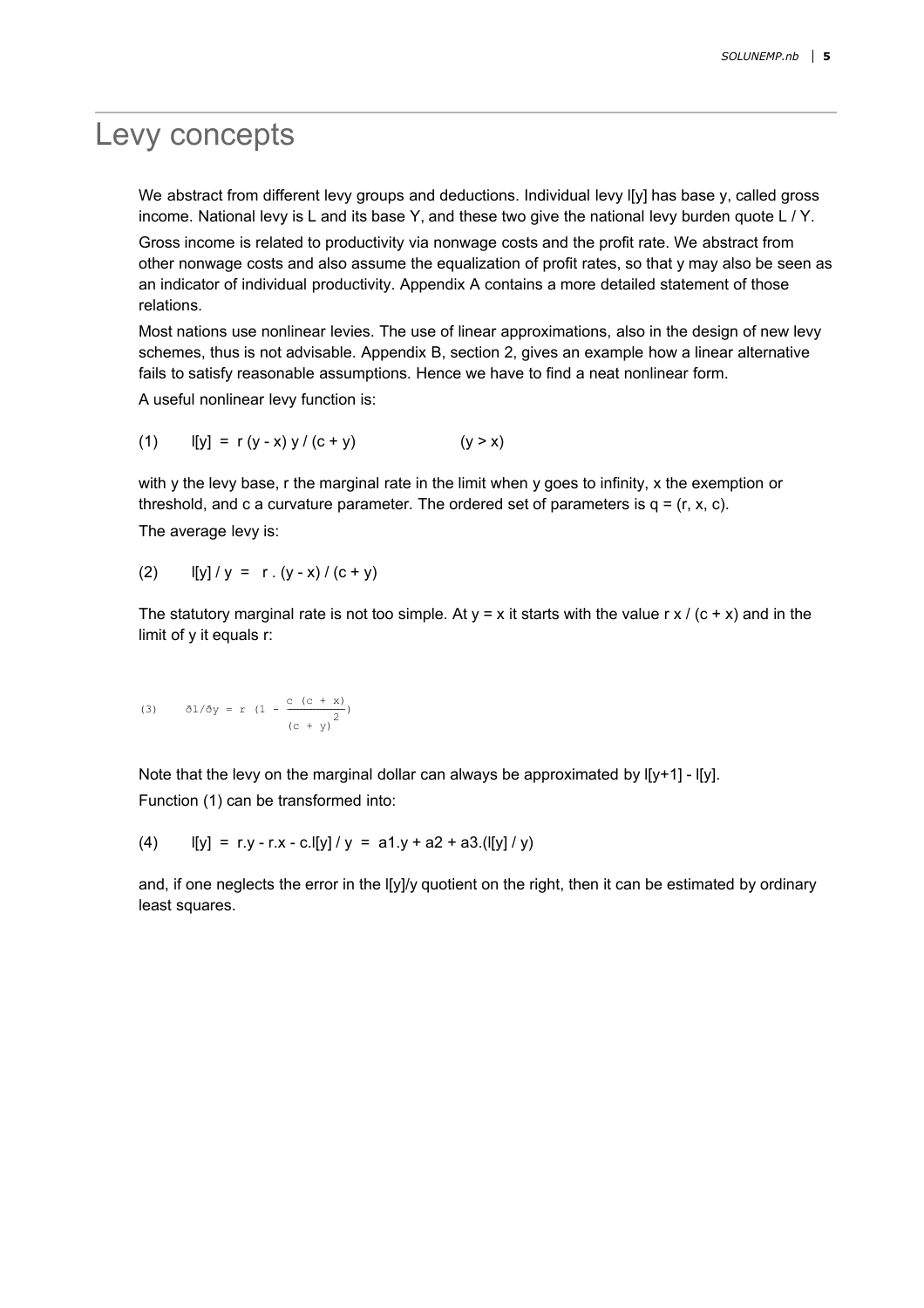Cool (1992) estimated (4), using macro tax data of the Netherlands only, with a reasonable fit. This result is reproduced below, in US dollars. The equation can be plotted for two ranges, (H1) for a low income range till \$25000 to show the curvature, and (H2) for a wider income range till \$250000 to show the straightness in the limit. See Figure 2, where one gets the wider range by multiplying the axes by 10. The 45-degree line has been added to allow visualisation of net income. Since the Dutch case has a high marginal rate in the limit of 57.2 %, we add US-alike lines U1 and U2 with a 40 % limit. The relevant equations are:

H1[y] = Holland[y] = .572 (y - 2674) y / (17554 + y)  $U1[y] = USalike[y] = .400 (y - 2674) y / (17554 + y)$  $H2[y] = H1[10 y]/10$  (Holland, ten times the axes)  $U2[y] = U1[10y]/10$  (US-alike, ten times the axes)

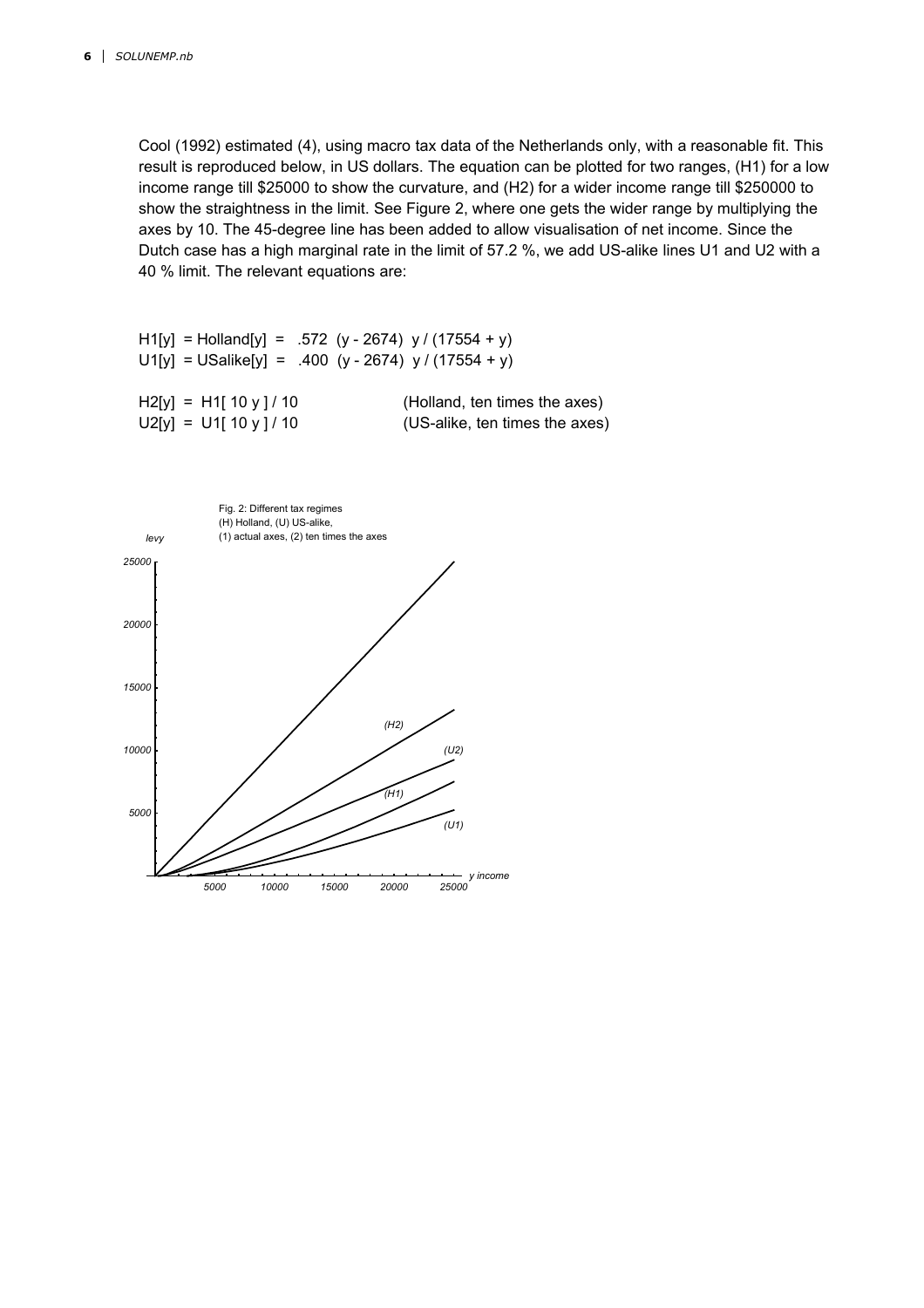#### Stagflation concepts

"Stagflation" is a concatenation of "stagnation" and "inflation". The word was coined around 1975 when national income growth stagnated and brought along unemployment. Since then GNP growth has somewhat recovered, and stagflation has been redefined and now is properly understood as a bad 'trade-off' of both inflation and unemployment.

To discuss stagflation, we will use the expedient of opposing three Views. These will be denoted as the Simple, the Complex and This Paper's Views.

The Simple View uses comparative statics with homogeneous and flexible labour supply and demand schedules. Every economist can dream the Marshallian Scissors of supply and demand, so it is not necessary to reproduce a graph. In this View, the orginal equilibrium will be reached at wage  $w^*$  and employment  $E^*$ . An income tax causes workers to demand a higher wage, and the supply schedule shifts upward. A payroll tax for employers causes a lower offer wage, and the demand schedule shifts downward. A new equilibrium with E' < E\* finds employers paying gross w' > w\* and workers receiving net w" < w\*. With supply and demand schedules derived with marginal analysis of utility and profits, the underlying assumptions cause an important role for statutory marginal tax rates. First best here are lump sum taxes and zero marginal rates.

The Complex View is empirical and thus inherently dynamic. Empirical research, see e.g. Ashenfelter & Layard (1986), Hum & Simpson (1991) and Gelauff (1992) shows that marginal rates have surprisingly low elasticities. By consequence the average wedge is important, see Den Broeder (1989). Recently Minford & Ashton (1993) see scope for a larger effect, but, their study is still far from explaining stagflation, partly for the reason that it is not fully dynamic.

The reason for a lesser importance of marginal rates is that labour supply is not flexible, but rather fixed. People are still very much like Marx's proletariat. People have little else to fall back on but to supply their labour. There is some choice for partners and for people on benefits, but this does not have a major impact. By consequence, the major equilibrating forces exert themselves on the wage and the related employment. Here arises the dynamic situation of (wage) inflation and unemployment, and thus the issue of the Phillipscurve.

In the existing literature, e.g. Gelauff (1992), the statutory marginal rate actually increases employment, instead of reducing it as the Simple View would hold. A higher rate (under constant average) reduces earnings at the margin, penalizes and lowers wage demands, reduces (wage) inflation and thus increases employment. Similarly, a higher average rate (under constant marginal) causes compensating and useful wage demands at the margin, and reduces employment. These properties are consistent with analyses concerning a Tax-based Income Policy (TIP).

The OECD policies referred to in the introduction, directed at lowering statutory marginal rates, have been advocated using the rhetoric of the Simple View. In so far they have been successful in practice, it is because they have also lowered average rates. The reduction of marginal rates actually had a negative impact. Higher budget deficits have been relied on to pay for additional benefits and average rate reductions for higher incomes. Unfortunately, the empirical data over the 1980s now show the combination of a reduction of taxes on higher incomes and some reduction of unemployment, and thus seem to corroborate the Simple View. It will be difficult for policy makers to include more variables and accept the Complex View.

The Simple View makes the category mistake, of using arguments concerning the income distribution for issues of growth and employment. The Complex View already gives a correction. This Paper's View will extend on that. The major decision facing a person concerns the choice of his position within the income distribution. Under balanced growth, that distribution shifts evenly through time. Then the statutory marginal rates have other effects than the Complex View yet allows, and the average rate is even more important.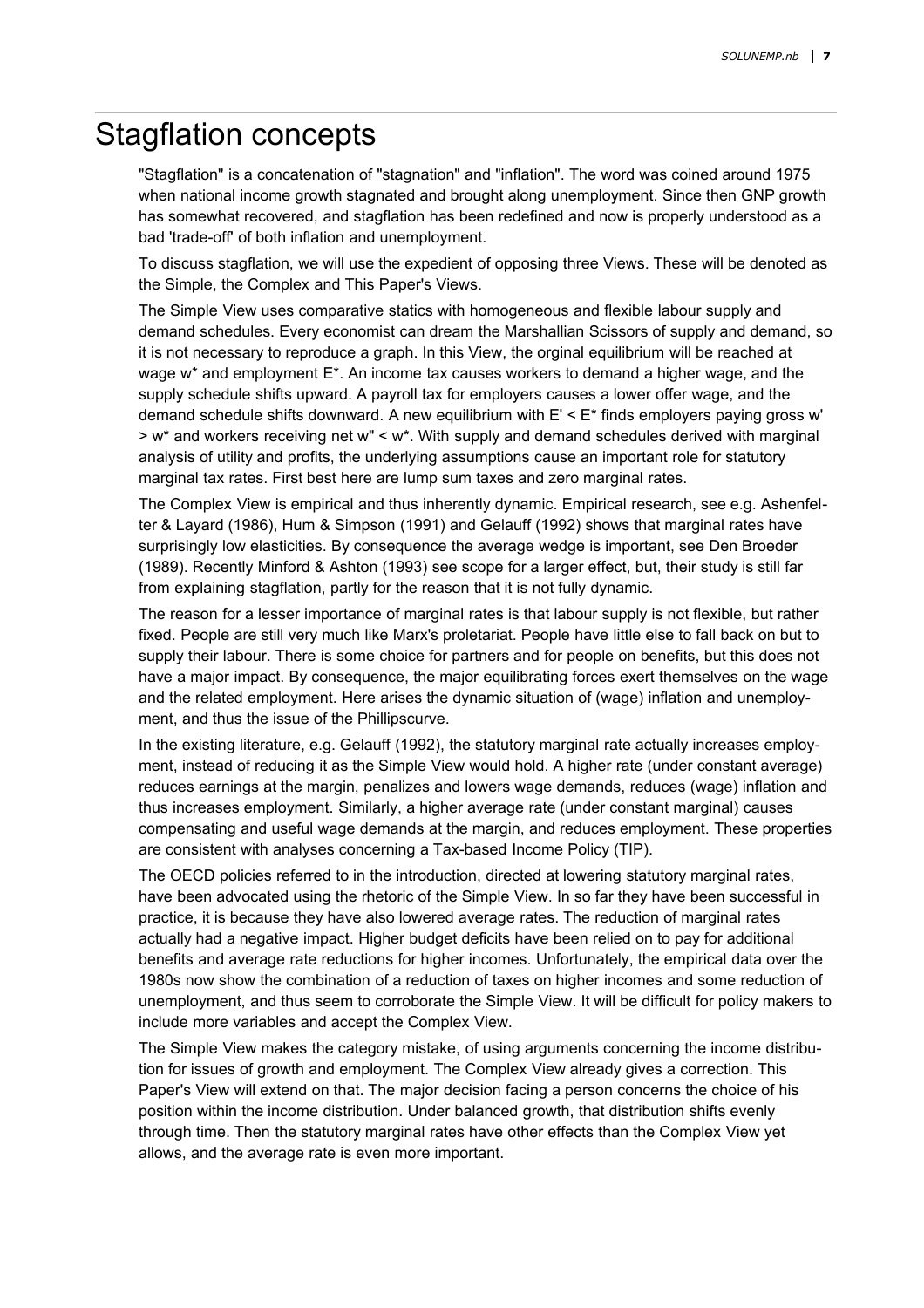### Phillipscurve concepts

The Phillipscurve reflects the hypothesis that inflation is influenced by unemployment. Of course other factors are important too, such as price expectations and forward shifting of levies. Whatever other influences on prices, the key notion of the Phillipscurve remains the influence of the employment situation. Vacancies will strengthen the position of employees and their unions, unemployment wil weaken it. Here, for simplicity, we take the general price level instead of wage inflation.

Let P be the price level so that dLog[P] is inflation. Let dLog[P\*] be inflation required to achieve equilibrium, U the rate of unemployment, Us a shift variable, V the rate of vacancies, L/Y the levy burden, all at the macro level. Let H be a summary statistic of the history of these variables.

The inflationary process consists of the process along a curve and the shift of the curve, as already discussed in relation to figure 1. The following is a choice about what variable is important for what movement:

(5) 
$$
dLog[P] = dLog[P^*] - a Log[U - Us + z]
$$
 (a  $> = 0$ )

 $(6)$  Us = Us[V, L/Y, H]

The Equilibrium Rate of Unemployment ERU arises when  $dLog[P] = dLog[P^*]$ . It is not empirically warranted that an ERU exists. When it does:

(7) 
$$
0 = -a \text{Log}[ERU - Us + z]
$$

(8) 
$$
a > 0
$$
  $\Rightarrow$  ERU = Us - z + 1

When dLog[P] = dLog[P\*], then it is still possible that inflation dLog[P] is rather erratic, and possibly even accelerating. Unemployment might constrain acceleration too, which gives the Non-Accelerating-Inflation Rate of Unemployment (NAIRU). A suitable situation is that ERU = NAIRU.

This sums up a rather standard view of stagflation.

The analysis below concerns the relationship of levies to the shift variables. Forward shifting of the levy burden L/Y into wages is not discussed and taken for granted. The lack of V in (5) may not be wholly standard, and will be explained as part of our discussion.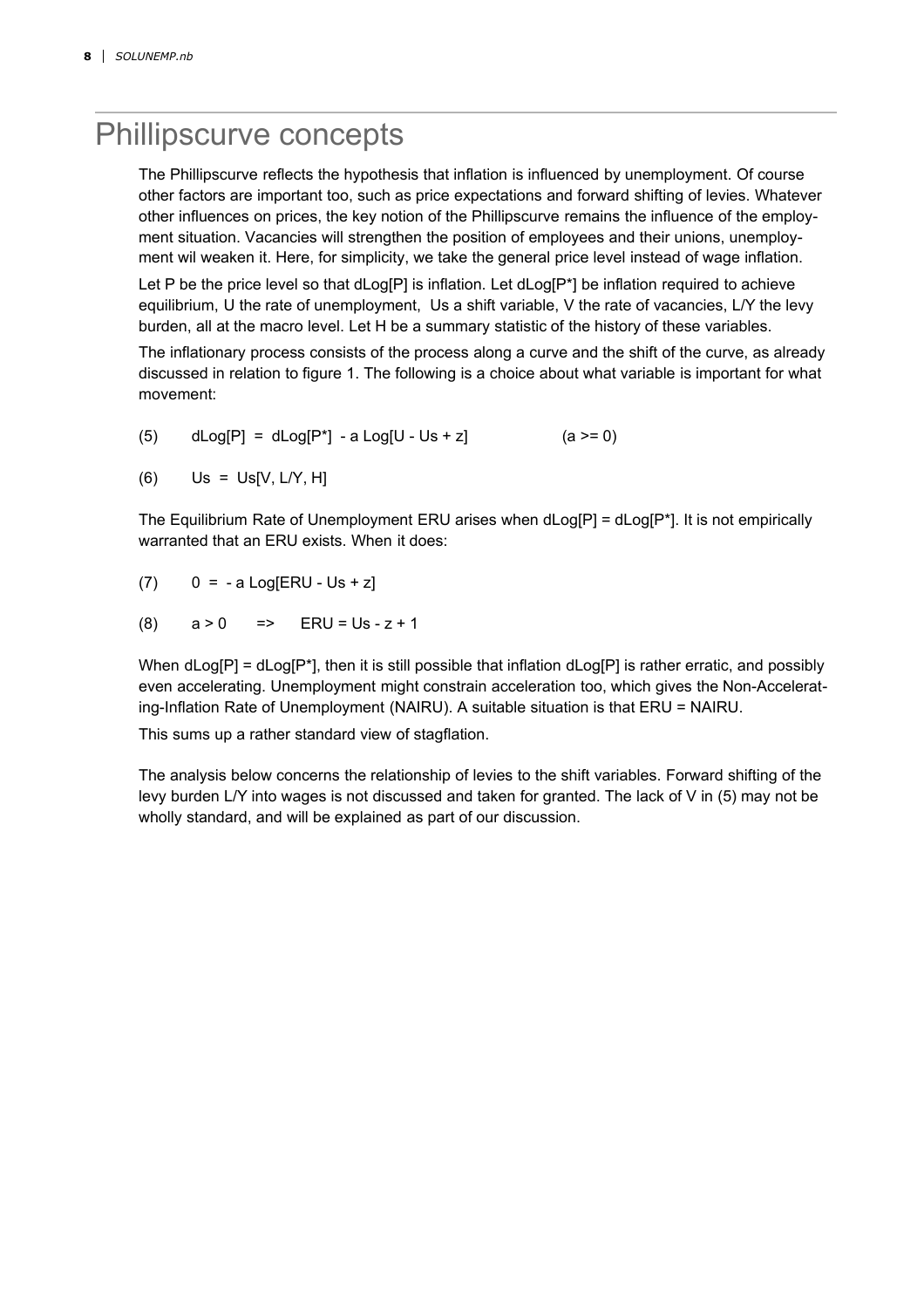#### Discussion: exemption

The nonproportional levy clearly becomes important when incomes differ, i.e. labour is heterogeneous in terms of productivity, labour costs and income. Lower income earners are affected disproportionally by the exemption level, not merely in terms of the income distribution but also in terms of their competitive position versus higher earners.

If b is the net subsistence benefit level, then m solves as the implied minimum labour cost:

(9)  $b = m - |[m]|$ 

Alternatively stated, the function  $q[y] = |[y] + b$  contains the system parameters on levies and benefits, and m follows as its fixed point  $m = q[m]$ .

For the l[y] in (1), the solution of m for reasonable parameter values is:

b - c - r x + Sqrt $[4bc(1 - r) + (b - c - r x)^{2}]$ (10) m[b] = ------------------------------------------------  $2(1 - r)$ 

The solution of m can be determined graphically. Figure 3 shows this for the lower range (H1) of figure 2, using the net subsistence benefit of approximately \$11000 for the Dutch family. Taking the intersection of the levy line l[y] and the "benefit line" y - b (parallel to the 45-degrees line), we draw a vertical line through it, and find  $m \sim $14000$ . We add a hypothetical employment/income/productivity density, and conclude that everybody below m will be unemployed. Working will not earn a subsistence living, which makes one eligible for benefits. Thus m defines minimum wage unemployment Um. People in Um are not relevant for the labour market and will not exert a downward pressure on inflation. Hence Um enters Us (here as part of H). This argument is developed in Appendix A.

The situation of formula (9) and figure 3 is a rather standard minimum wage model. The innovation in this section comes from looking at the dynamic situation.

Sociobiological and social psychological causes, Aronson (1992a&b), apply. Net subsistence tends to be indexed on net general income. Sometimes there are legal rules on indexation in this manner. Often labour unions come in. More generally it is simply a social convention. A certain level of living is regarded as inacceptable, both by most employers and by the work floor in general. Sometimes labour market regulators may be aware of the problem of the minimum wage, and may opt for a lower indexation of m even though it results into a lower b. But the effectiveness of such measures depends upon the strength of conventions in all factories and sectors.

On the other hand, exemption x is established within the bureaucratic realm where there is no direct confrontation with the standard of living. For its own historical reasons, exemption is generally indexed on inflation.

Thus there is a differential indexation. Required gross minimum m rises faster than both net minimum b and the general level of income. In figure 3, when we subtract the inflation component from x, b and m, differential indexation shows up as m moving to the right. If productivity in the lower earnings scales doesn't rise faster than general productivity or income, then ever more people grow unemployed.

In the US the 1948 exemption was \$600 a person. In 1990 it was \$2050. Had the exemption been indexed it would have been \$7800. See The Economist (1991). Similar figures exist for Holland.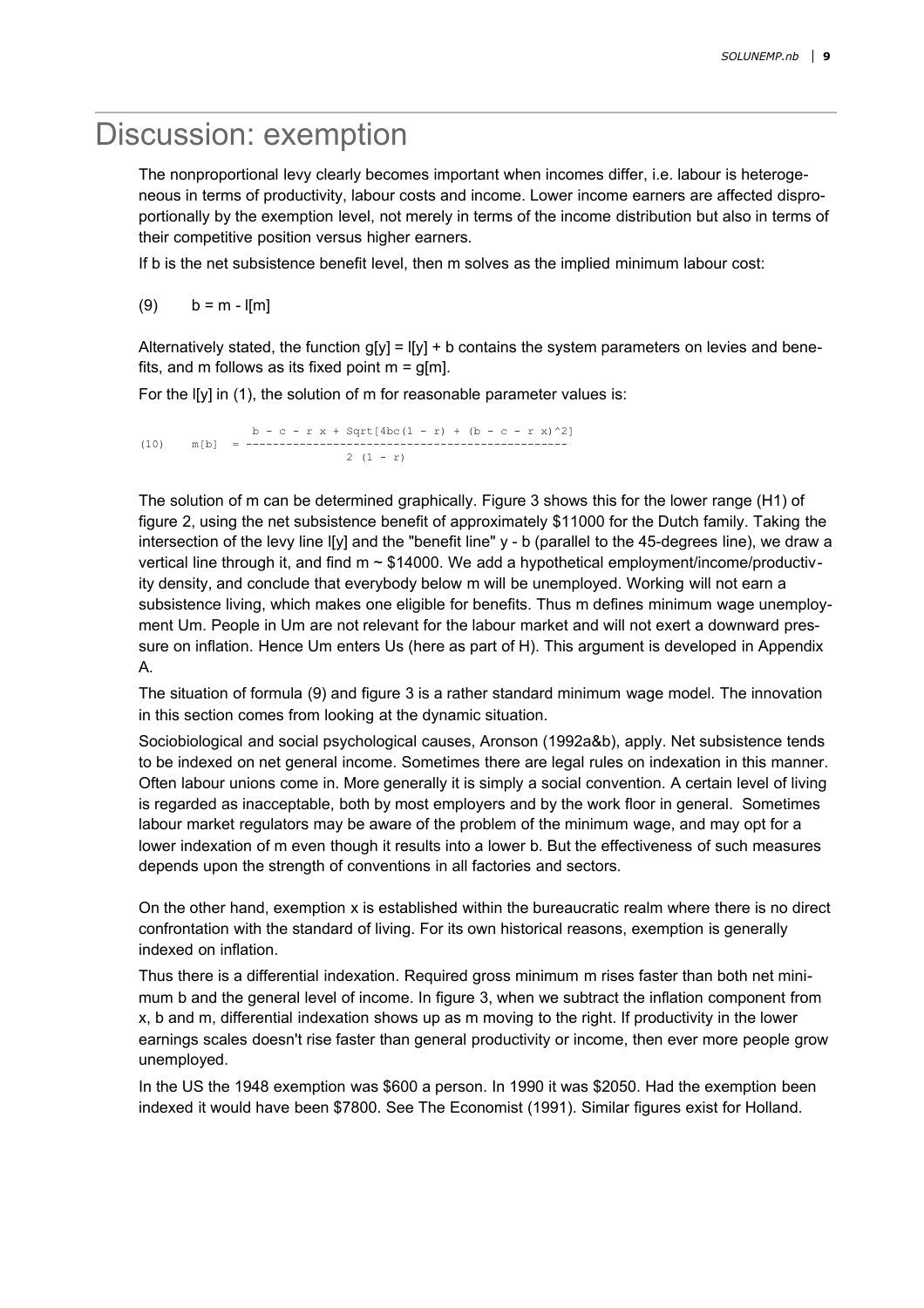



The relative rise of m is rather obvious. For all clarity we shall prove it, first using the specific levy function (1), secondly independent of form. First we will show that m grows faster than b, then that m grows faster than productivity too, causing unemployment.

Let us first discuss the specific example of (1). Let the price level index again be P. With real growth index G, the nominal index is P G. For a dynamic path we have starting position  $b[0]$  giving m[0] = m[b[0]]. Parameter r will not be indexed. We neglect budget consequences.

First we find:

$$
(11) \t b = P G b[0]
$$
 (indexed on general welfare)

(9') 
$$
b = m - [(m, (r, Px, Pc)] = m \cdot {1 - r \cdot (m - Px) / (cP + m)}
$$

Since m is the solution of (11) and (9'), it implicitly defines index J:

(12)  $m = P J m[0]$  i.e.  $J = m[b] / (P m[0])$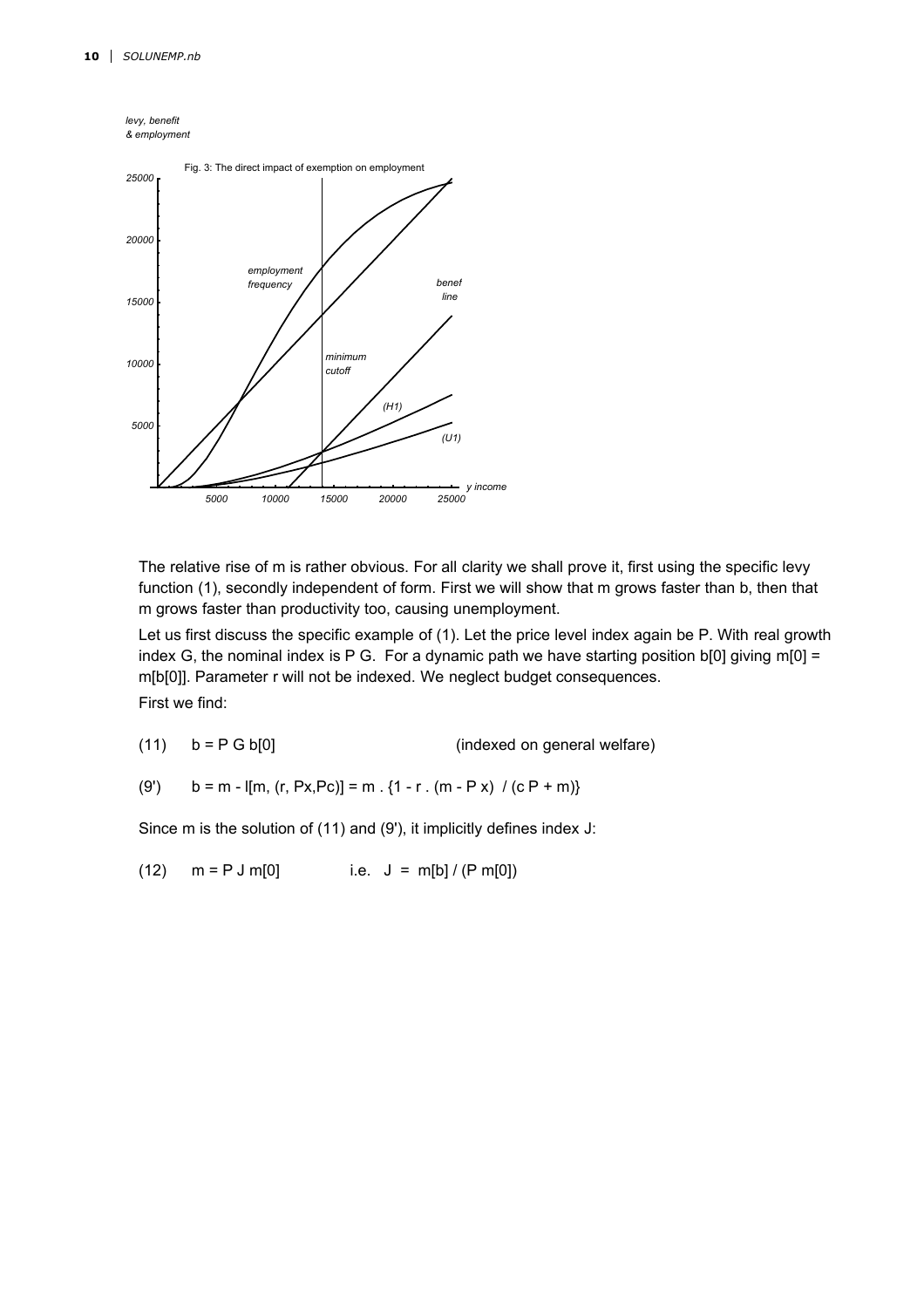To prove that  $J > G$ , combine (11), (9') and (12), and see that P falls away in the second part:

(13) 
$$
G b[0] = J m[0] \cdot \{1 - r \cdot (m[0] - x/J) / (c/J + m[0])\}
$$

As G and J go to infinity, then G b[0]  $\sim$  J m[0] (1 - r). For common parameter values the minimum level is taxed at a rate less than r, implying that  $b[0]$  > (1 - r) m[0]. Then  $J > G$ .

Let us secondly look at productivity and employment. When we start with full employment at m[0], then m[0] provides the equilibrium of supply and demand. Let the supply price (gross income / productivity) at the minimum be ms[0] and let the demand price (labour costs) at the minimum be md[0]. Then  $m[0] = ms[0] = md[0]$  is a minimum level of productivity at which one can work in the start situation. Assuming balanced growth for demand and supply gives the development of the labour market situation at the bottom:

(14)  $y = P G y[0]$  in general, for all y (welfare = productivity)  $=$  md = P G md[0] & ms = P G ms[0]

Equation (14) means that the supplied (inherent) productivity of those at the minimum grows as fast as the labour costs which employers could afford. It is likely that technology creates so many possibilities, that employers can finance even higher costs. However, the true supply price is not productivity but gross income m, which grows faster than the md. People in the class [md, m) will not find jobs paying the social minimum. They become eligible and apply for benefits, and are on this account unemployed.

It is now obvious that a more general statement is possible. The relevant mathematical theorem has been formulated by Cool (1992). We do not reproduce that result.

The general character of the analysis, and our use of the general term of "levies", will now be clear. If some insurance for old age, disability and the like is thought to be part of social subsistence, then exemption is warranted. A proportional VAT will be important too. It adds to the cost of living and thus indirectly to higher wages. A rise of VAT or a shift from income tax to VAT causes a shift, similar to a reduction of exemption. Though a VAT taxes profits too and thus seems to allow a general reduction of the price of labour, it raises costs disproportionally for the lowly productive.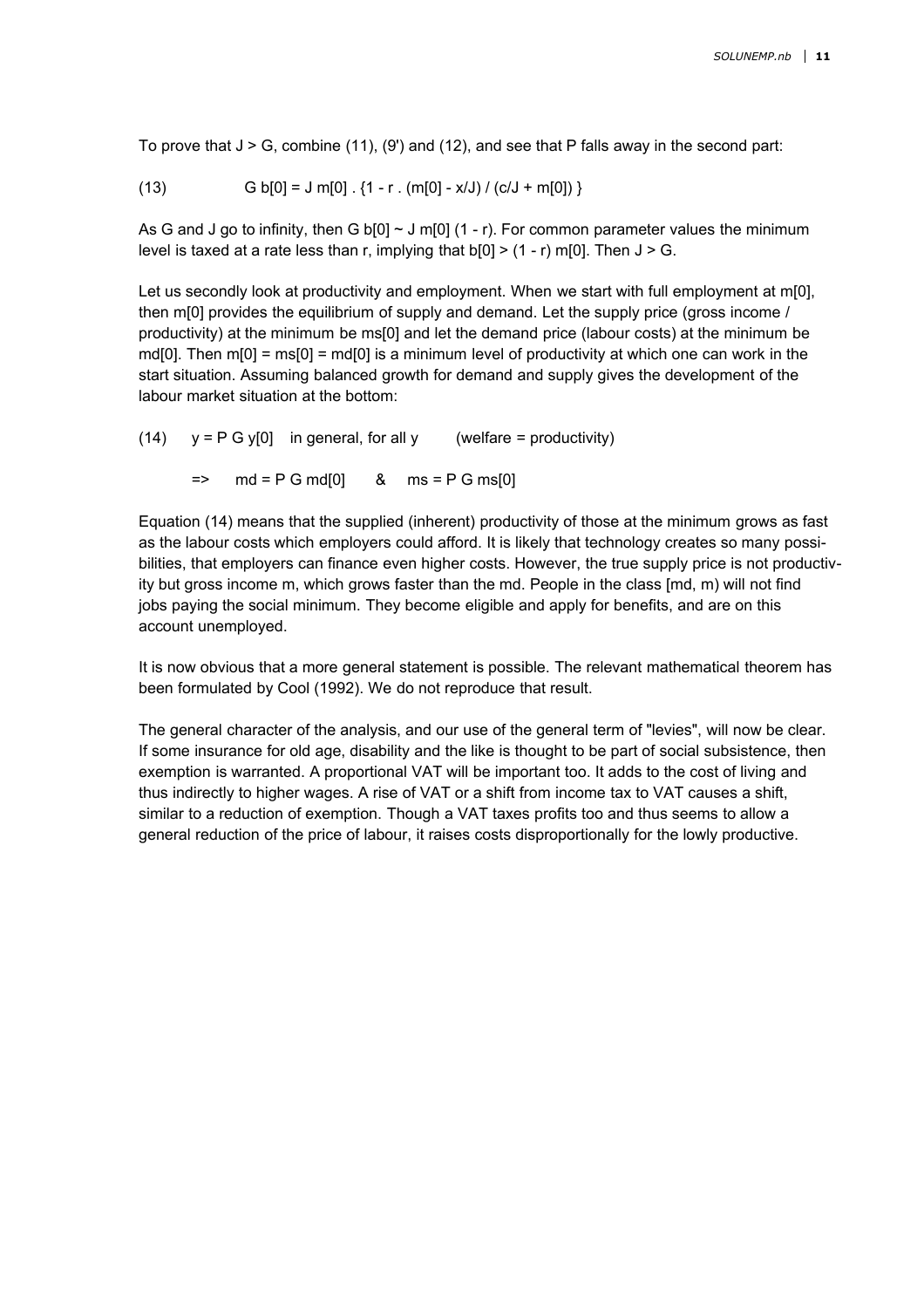### Discussion: the slope

The section on "stagflation concepts" above clarifies an existing conceptual problem. Statutory marginal rates are important in popular understanding, but not in the empirical data. Research in the existing literature deals better with the data, but doesn't convince the popular view. This paper suggests a solution. Theory, public discussion and empirical research generally use the statutory rate as the "marginal". This is the partial derivative in (3). However, the levy function is better understood not as l[y] but as the multivariate l[y, q]. Rational agents will take account of parameter changes. Then the better marginal rate is the - dynamic - total derivative:

(15) dl[y,q]/dy = ðl[y]/ðy + ðl[y]/ðq . dq/dy

Important is the following property. For nonzero values in general, it holds that the dynamic marginal rate equals the average rate, if and only if there is balanced growth:

(16) marginal = dl[y] / dy = l[y] / y = average  $\leq$   $\leq$  dl[y] / l[y] = dy / y = dLog[y]

This can be verified by manipulating numerators and denominators. Under balanced growth, levies will grow as fast as incomes, with a constant levy share L/Y. This situation would require certain changes of the levy parameters, see (15).

Function (1) can be used as an example for this general property. For I[y, q] in (1) a solution for a balanced growth path (with a stable productivity density) is that parameters x and c are indexed on y. In other words, if the index for y is  $i = P G$ , we find for the (individual) average levy burden that the index value drops from both numerator and denominator:

(2') If iy; r, ix, ic] / (iy) = r (iy - ix) / (ic + iy) = I[y; r, x, c] / y (for all i > 0)

The marginal rate in (3) has the same property of remaining the same under growth indexing. This however is less relevant, since it does not relate to a general property as important as (16).

The situation of a constant dynamic marginal rate is depicted in figure 4 for a doubling of income. Point A is an arbitrary point on the employment density. We scale the density so that A also lies on the levy function (H). For that arbitrary income at A we determine the average levy as a ray through A and the origin. Now, if all incomes double, then the employment frequency density shifts, and A becomes B. If levy parameters x and c double too, then the levy function becomes (2H). At B the individual still pays the same average levy in C.

This analysis implies that levy incentives primarily affect decisions about one's place in the income density. By consequence the policy maker should rather look at investment and the rate of interest to find the true incentives for growth. This may be clarified.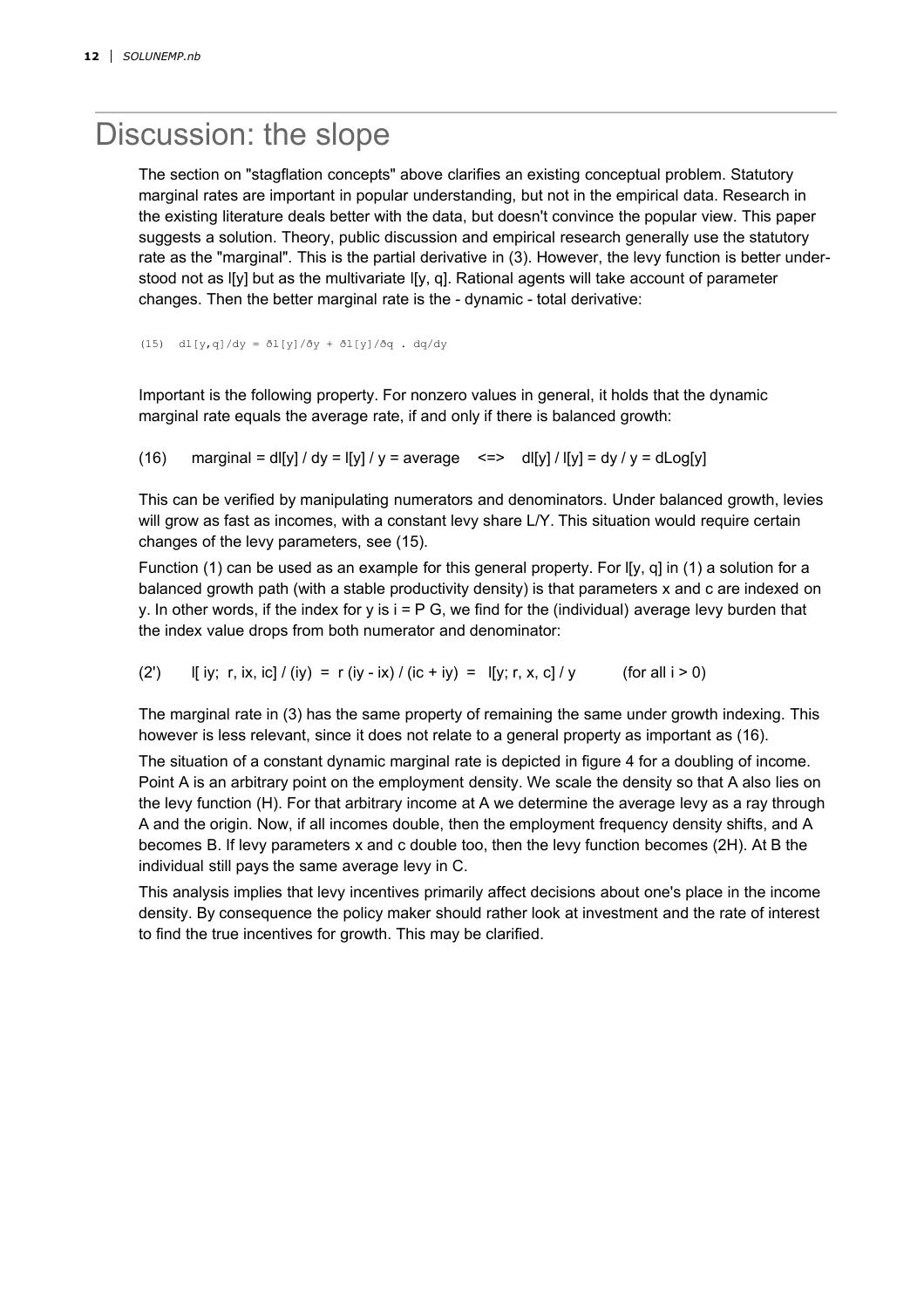

Figure 5 (a&b) contains more information about the individual choice. They compare the trade-offs between work, income and leisure, both in the present and with a doubling in, say, thirty years. How the individual is going to react to the doubling of his income (opportunity) depends of course upon the shape of his utility function. There are price and income effects, which may cause substitution of income for leisure. What is important, is that we verify that the assumption of balanced growth implies that the tradeoffs remain similar in terms of gross and net income. For example, if a person starts working less hours, his income may rise by 80 % instead of 100 %, and if taxes rise by 80 %, the average tax burden still is constant.

Each tradeoff in fig. 5a consists of a pair of gross and net income, linked by a line (measuring the levy) at 16 hours of leisure and 8 hours of work. Double net income is in this case larger than gross income. Figure 5b shows the combinations of average and marginal rates for the two situations. Since we use levy relation (1) indexed on growth (in this case a doubling of x and c, with constant r), these tax lines don't change.

For another individual the income opportunity frontiers in fig. 5a will differ, and thus fig. 5b too; but under this method of indexation the tax lines remain constant too. This indexation can be said to be "neutral to the income change". The tax choices facing an individual, whose income grows as national income, are constant. The utility reaction thus depends on the change of income itself. Since the context is that all individuals are adjusting, this may be reformulated as that individuals are determining their place within the income distribution.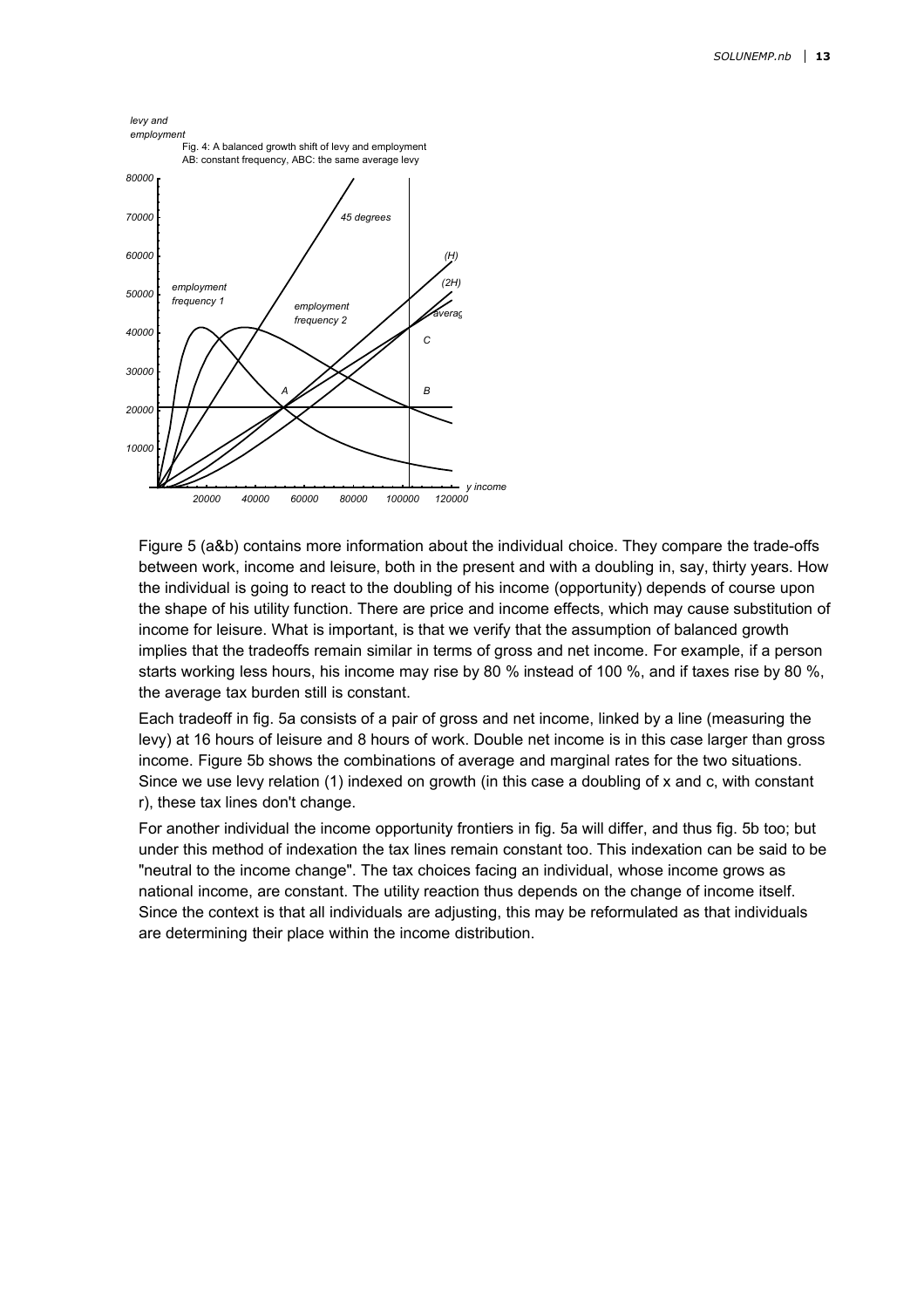

Same shapes for average and marginal tax rates Fig. 5b: The individual choice between work and leisure<br>tax rates same shapes for average and marginal tax rates

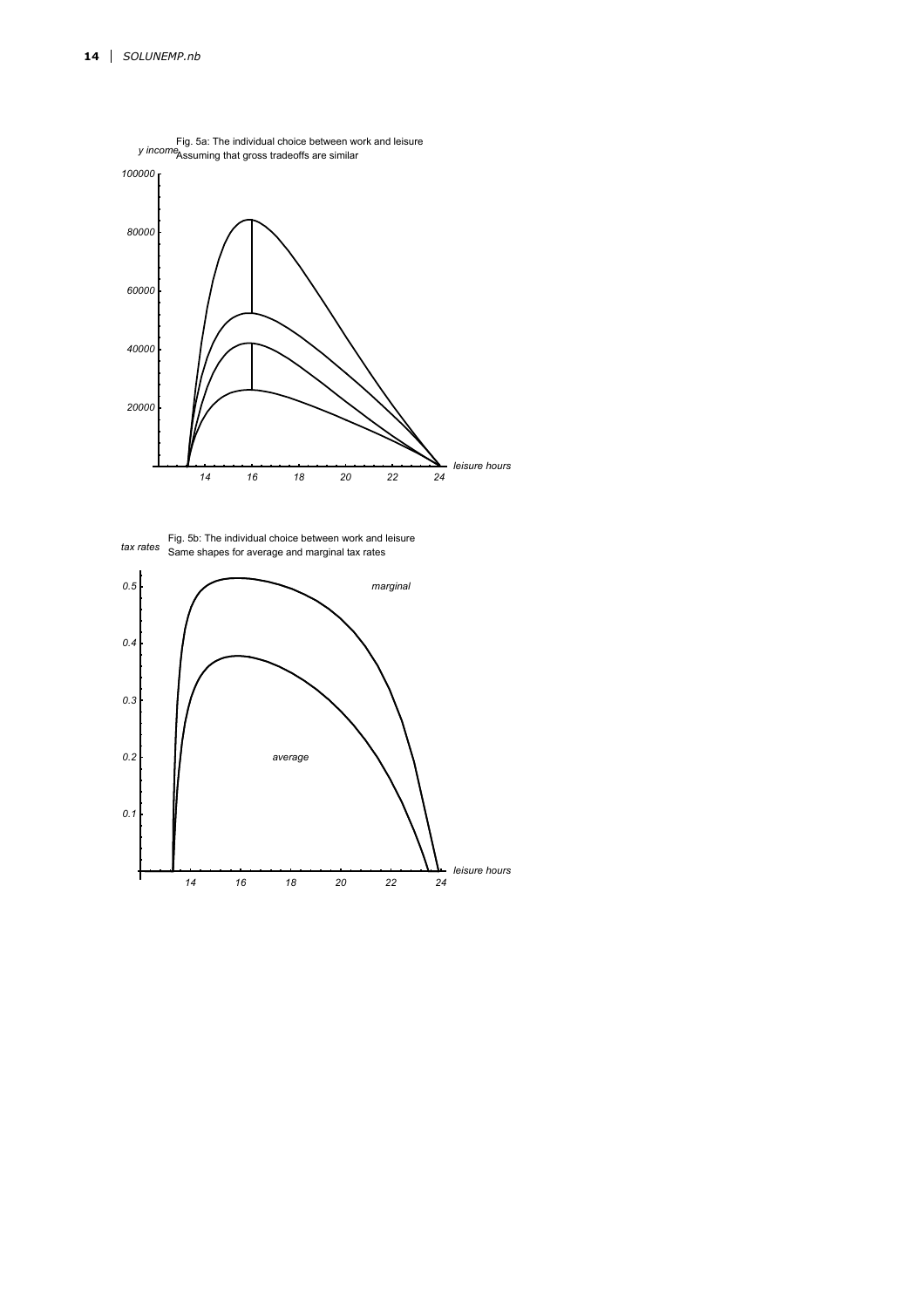### Discussion: crowding out

Unemployment among the higher skilled is not large. The analysis here is that this is caused by crowding out on the labour market. When potentially higher productive people face the choice between unemployment and a comparatively lower paid job, they choose the latter. They thereby "take the places" of others - who repeat the process to others below. The initial set-back in pay level tends to translate into wage growth demand. Who crowds out, has a stake in trying for wage growth. Who have been crowded out towards unemployment, have some incentive not to inflate, but have little countervaling power against the general mood for inflation.

Figure 6 gives the stylized fact for labour demand (D) and supply (S), that vacancies tend to occur at higher income brackets and unemployment at lower ones. Demand could be approximated by next period's employment E, and thus D & S already include some crowding out effect. Though we do not neglect submarkets, there is a meaningful aggregation of vacancies and unemployment by bracket, giving Vl, Vh, Ul and Uh. When vacancies are asymmetrically relevant only for the higher incomes (V  $\sim$  Vh, VI  $\sim$  0), and when there are always vacancies for higher incomes due to crowding out (Vh  $\geq$  0), then V is not that important. This has been formalized here by eliminating V from (5). Secondly, V may become important again when V1 is made nonzero by proper tax policies. High values of Vl and Uh have the largest wage checking effect. High Vl and Uh make it difficult for the trend setting higher productive workers to shift the risk of unemployment to the lesser productive workers. We will not formally develop this point.

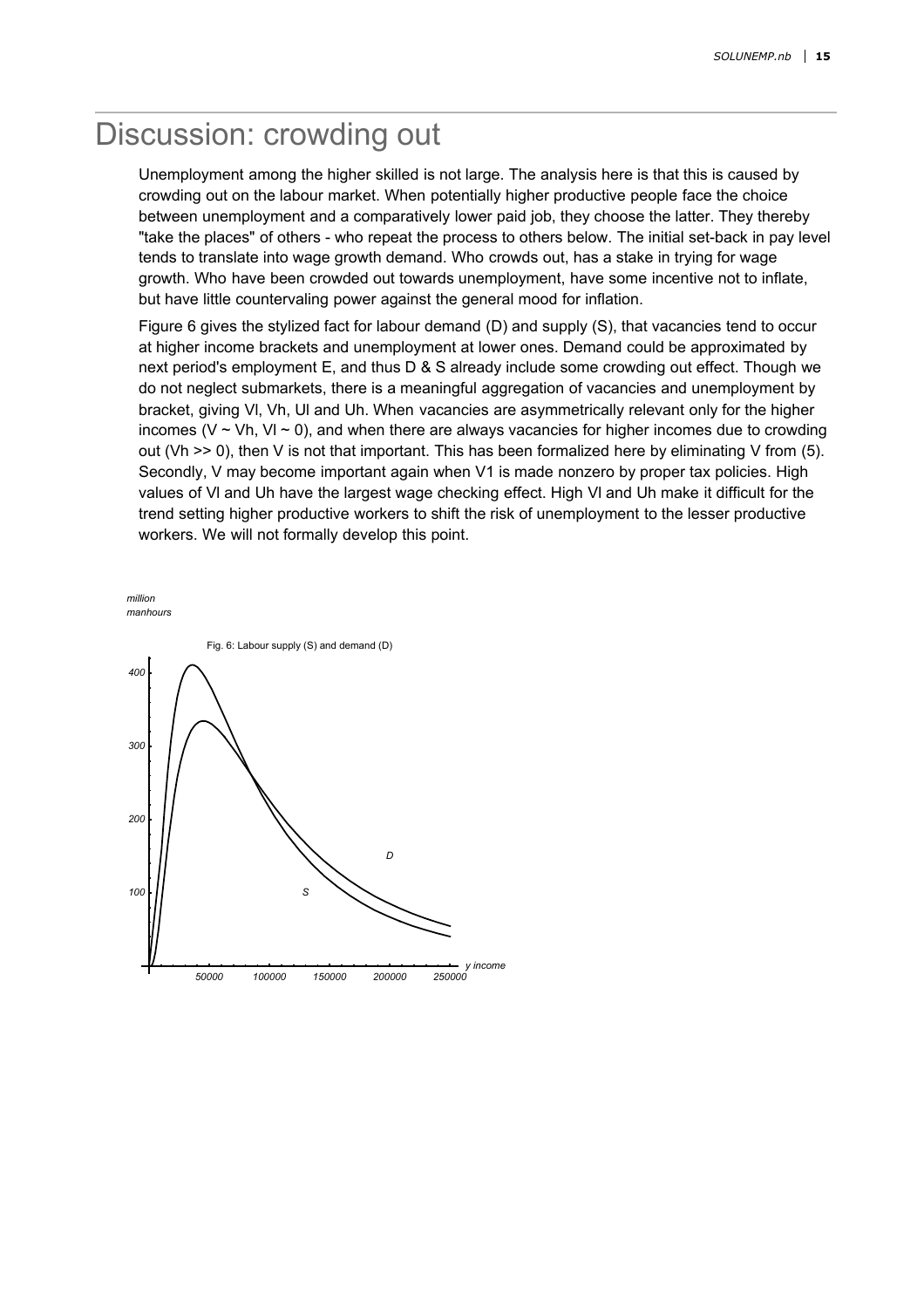### Discussion: suboptimality

This paper's analysis is that an unfortunate choice of levy parameters of has caused the shift of the Phillipscurve. Since this shift is avoidable and inefficient, the unemployed are idle resources and the economy produces at suboptimal level. Social welfare could be improved by replacing the current schedule by another one which allows the reduction of wage costs, creation of employment, saving of benefits, and less levies.

Searching for that alternative, we pay particular attention to the average levy. The average rate is not "more important" than the statutory marginal rate. In abstract sense they are both important. But the average rate gains in attention value due to our dynamic analysis.

One alternative regime is quickly found. A new "levy class", valid for people earning between b and m, does not cost anything in terms of revenues forgone, since people in that class presently do not work and thus do not pay levies. A drawback is that this new class creates a so-called 'poverty trap', a 100 % or more tariff, at m. This need not be regarded as a big problem however, since economic growth can be used to repair it gradually. However, it remains a challenge to see whether one can do better.

The most attractive alternative may well be labour cost compensation. This is a negative income levy for workers (NIL) - and not for others. In figure 3, an alternative levy line can start in the negative levy area and remain below the drawn existing levy. This new levy favours employment in the lower wage brackets.

Let the new levy be  $\mathbf{I}^*[\mathbf{y}] = \mathbf{I}[\mathbf{y}, \mathbf{q}^*]$ :

$$
(17) \t\t\t\t†[y] = r^*(y - x^*) y / (y + c^*) \t\t\t\t\t(y >= m^* >= 0)
$$

The NIL will only be given from some minimal market earnings m\*. This can be below subsistence b since the NIL makes up for the difference. The basic assumption thus is that the levy rates and minimum wage are co-ordinated:

$$
(18) \quad m^* = b + l^*[m^*] \qquad 0 < m^* \text{ (for example } m^* < b < m)
$$

There is a subtle difference in the meaning of x in (1) and  $x^*$  in (17). In (1) x is really exemption, in  $(17)$  x<sup>\*</sup> is just the intersection with the horizontal axis. In the standard stagflationary situation, x is rather low, and hence x\* would be higher. To compensate part of the loss of revenue, one would reduce the curvature parameter, giving  $c^* < c$ . Hence  $x^* > x$  and  $c^* < c$ .

If the new levy is to be superior, it must be for the dynamic marginal:

(19)  $\vert \cdot \vert y \vert / y$  =<  $\vert \vert y \vert / y$ 

Let the levy reduction be financed by saved benefits. Denote total employment as E. The change of employment will be a function of m<sup>\*</sup>, say dE[m<sup>\*</sup>]. Each newly employed person saves benefit b and adds income  $w = w[m^*]$ . The latter might equal  $m^*$  but would normally include a general rise of productivity. Determination of L\* as revenue requires a difficult integral, but L\* as expenditure is easy: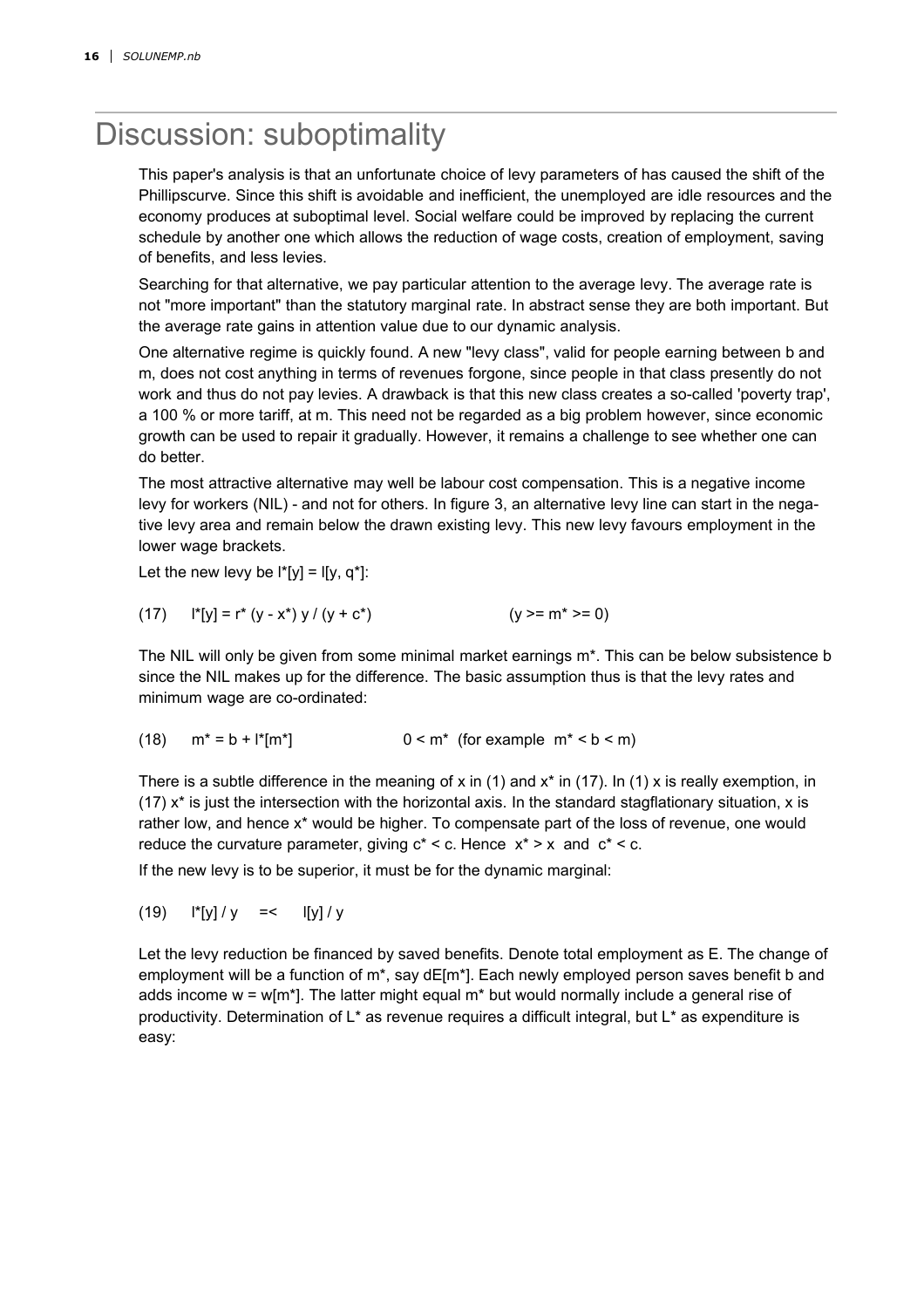- (20)  $E^* = E + dE[m^*]$
- (21)  $L^* = L b dE[m^*]$
- (22)  $Y^* = Y + w[m^*] dE[m^*]$

Equations (17) till (22) sum up the new situation and the conditions to be fulfilled. Our deductions are transferred to Appendix B. The solution strategy is to take m\* as the independent variable and solve for  $x^*$  and  $L^*/Y^*$ . This gives a general choice set for  $x^*$  and  $L^*/Y^*$ , for example as depicted in figure 7. The smaller choice set to the left depicts the perception of policy makers, with both a low exemption level (x) and a high levy burden. Lowering exemption is thought to cause higher benefit payments. Raising exemption is thought to cause higher marginal rates, lower incentives and thus lower national income Y. Alternatively, the enveloping choice set is the true situation according to the present analysis. It contains the possibility of a lower levy burden at a higher intersection  $(x)$  = x\*). Thus a NIL would create employment, reduce average taxes and reduce stagflation.

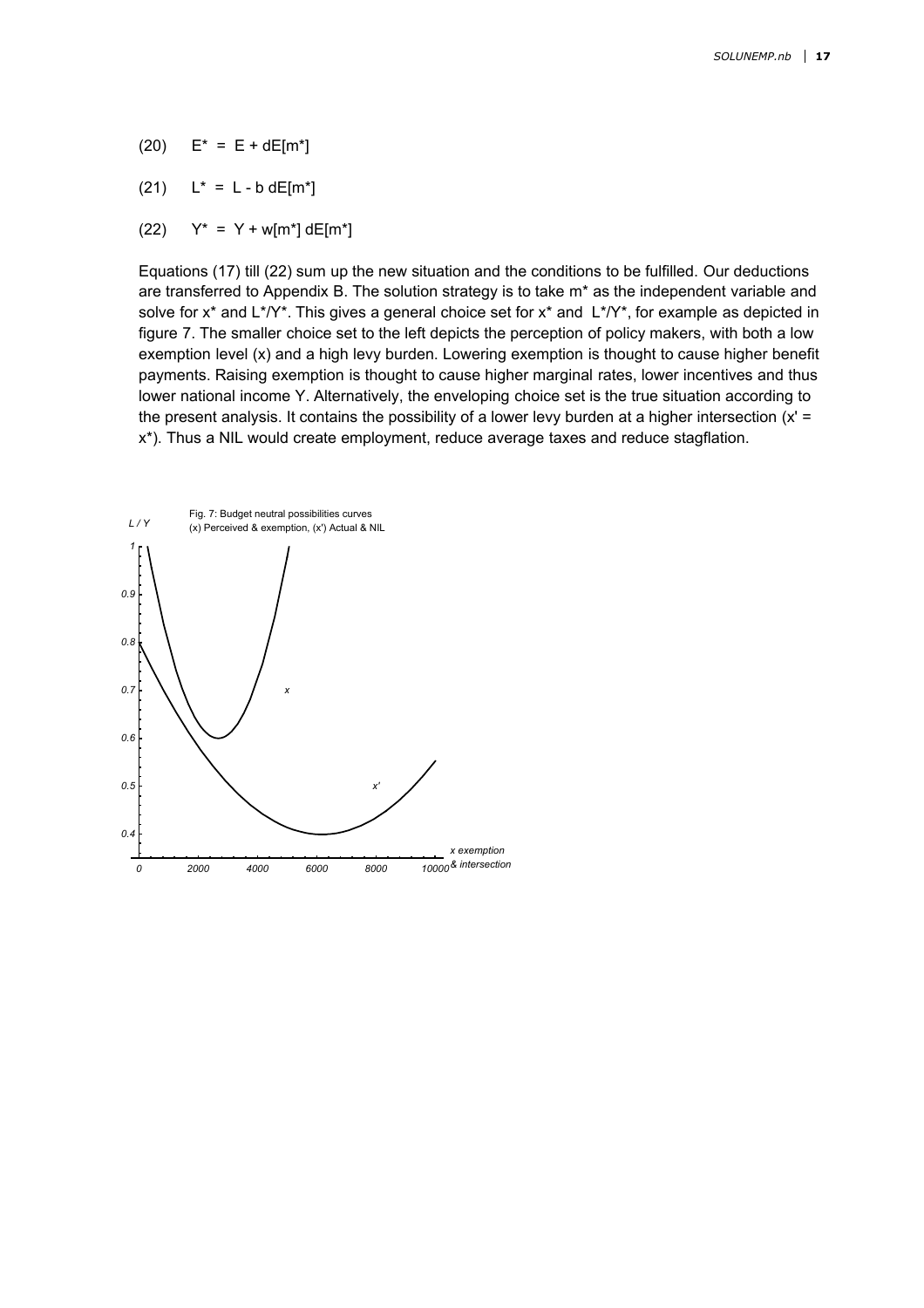## **Conclusion**

Stagflation is an international phenomenon, and its likely cause is the structure of taxes and premiums which OECD countries have in common. The common structure (actually a policy) is a tendency of reducing both exemption and statutory marginal rates under budget neutrality.

To analyse and verify this, we clarified three viewpoints and discussed the topics of exemption, slope, crowding out, and budget optimality.

We have found that the mentioned levy structure is a major cause for stagflation indeed. Current policies try to reduce marginal rates under budget neutrality, so that the result is lower exemption. Part of the common structure is that levies are indexed on inflation while incomes and social subsistence rise faster. This implies (1) a disproportional rise of labour costs in the lower wage brackets, causing poverty or unemployment, (2) a constant average levy with constant disincentive - while to pay for the benefits often budget deficits are incurred. Thus we have a clear explanation for the worsening trade-off between unemployment and inflation.

The stagflationary influence can only be traced by taking account of nonproportionality for the levies and of heterogeneity for labour, while the overall method must be dynamics instead of comparative statics. Not only levy parameter values within the year are important but also their changes over the years. This implies the use of total instead of partial derivatives.

By this analysis, the emphasis shifts from marginal rates to average rates.

This is likely more important for public discussion than for the literature. The literature has already been sensitive to the empirical data which show a different role for marginal rates. Public discussion however finds these empirical results hard to believe. It is precisely for the fact that popular understanding neglects the data and uses a simple model and static analysis, that the common tax structure has come about and is maintained. Current policies are said to be intended to fight stagflation, but they actually cause it. Perhaps, then, that the present analysis is more convincing.

It is useful for popular debate that the shift of emphasis to average rates is as clear as possible. The following is a small example of how a dynamic marginal rate can equal a normal average. Let exemption be \$10000, and let the statutory marginal rate thereafter be 50%. Someone earning \$50000 pays the levy of \$20000, on average 40%. Let all incomes grow 5%, and exemption be indexed on national income. Then exemption becomes \$10500, income \$52500, tax \$21000, again 40%. Thus on the (dynamic) "marginal dollar" this person doesn't pay 50% but 40%.

Since the present situation is inefficient, an improvement is possible from which everybody can benefit, i.e. a Pareto improvement. There are various ways to improve the present situation. A clear example is the following. Exemption has a natural position at subsistence, witness the 1889 analogy by Cohen Stuart (see Hofstra (1975)) that a bridge must hold its own weight before it can carry a load. If exemption were to be put at subsistence, then jobs could be created at the low end of the labour market, which saves benefits and reduces average taxes, which increases incentives. If a larger part of labour supply is eligible on the job market, then wage claims already will be reduced by standard analysis. In addition, this paper suggests that if low productivity labour has a stronger position in the labour market, then the risk of unemployment is spread more evenly, and (trend setting) higher productivity labour will be even more cautious with inflationary wage claims.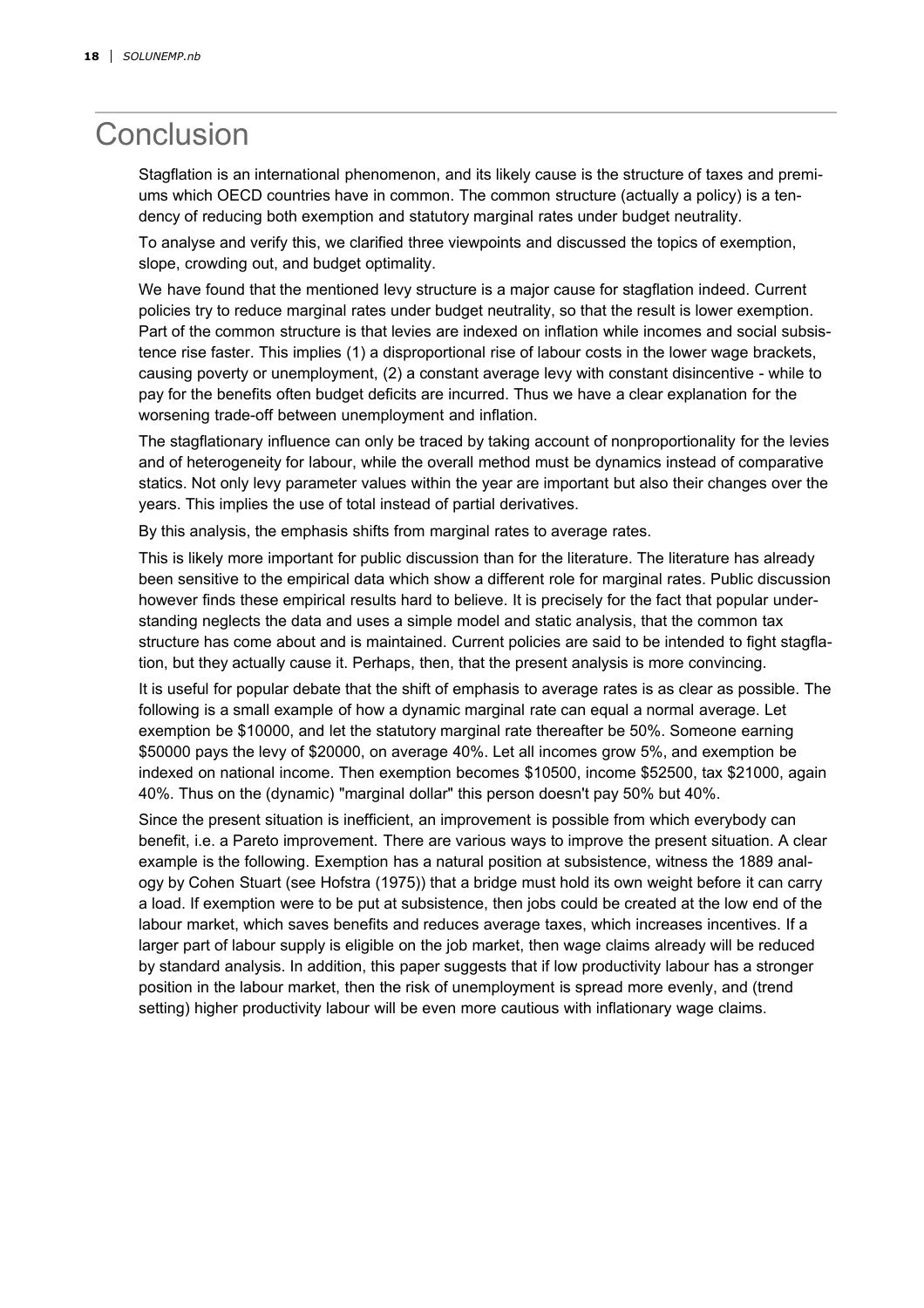### **References**

 Ashenfelter & Layard eds. (1986), "Handbook of labour economics", North Holland Aronson (1992a), "The Social Animal", Freeman

Aronson ed. (1992b), "Readings about The Social Animal", Freeman

Auerbach & Kotlikoff (1987), "Dynamic fiscal policy", Cambridge

Blanchard & Fischer (1989), "Macroeconomic Lectures", MITl

Beenstock and associates (1987), "Work, welfare and taxation", Allen & Unwin

 Den Broeder (1989), "Alternatieve heffingsgrondslagen voor de sociale zekerheid, Micro-, mesoen macro-economische effecten", Magnana Mu Publishing & Research, & No 17 Commissie Onder-

zoek Sociale Zekerheid, Ministerie van Sociale Zaken en Werkgelegenheid

Bruno & Sachs (1985), "Economics of worldwide stagflation", Blackwell

 Cool (1990), "Opmerkingen over de loonvergelijking in lange termijn perspectief", CPB internal note III-5

Cool (1991), "Eenvoud niet alleen via prioriteitsstelling", CPB internal note III-15

 Cool (1992), "Definition and Reality in the general theory of political economy; Some background papers 1989-1992", Magnana Mu Publishing & Research, Rotterdam (Dutch & English)

Centraal Planbureau (1992a), "Scanning the future", SDU

Centraal Planbureau (1992b), "Nederland in drievoud", SDU (Dutch)

The Economist (1991), April 27th, p45-46

The Economist (1993), "Economic focus: indirect taxes", 4th December

 The Economist (1994), "Schools Brief", Februari 19th and 26th, "Getting back to full employment", March 5th.

Friedman (1991), "Monetarist economics", Blackwell

 Gelauff (1992), "Taxation, social security and the labour market", Thesis Katholieke Universiteit **Tilburg** 

Hofstra (1975), "Inkomstenbelasting", Kluwer

 Hum & Simpson (1991), "Income maintenance, work effort, and the Canadian Mincome Experiment", A study prepared for the Economic Council of Canada

Layard, Nickell & Jackman (1991), "Unemployment", Oxford

 Minford & Ashton (1993), "The poverty trap and the Laffer curve: What can the GHS tell us?", in Knoester, "Taxation in the United States and Europe", St. Martin's press

OECD (1986), "An empirical analysis of changes in personal income taxes", Paris

Okun (1981), "Prices & Quantities", Blackwell

 Phelps (1994), "Structural slumps: The modern equilibrium theory of unemployment, interest and assets", Harvard UP

Wolfram (1992), "Mathematica", Addison-Wesley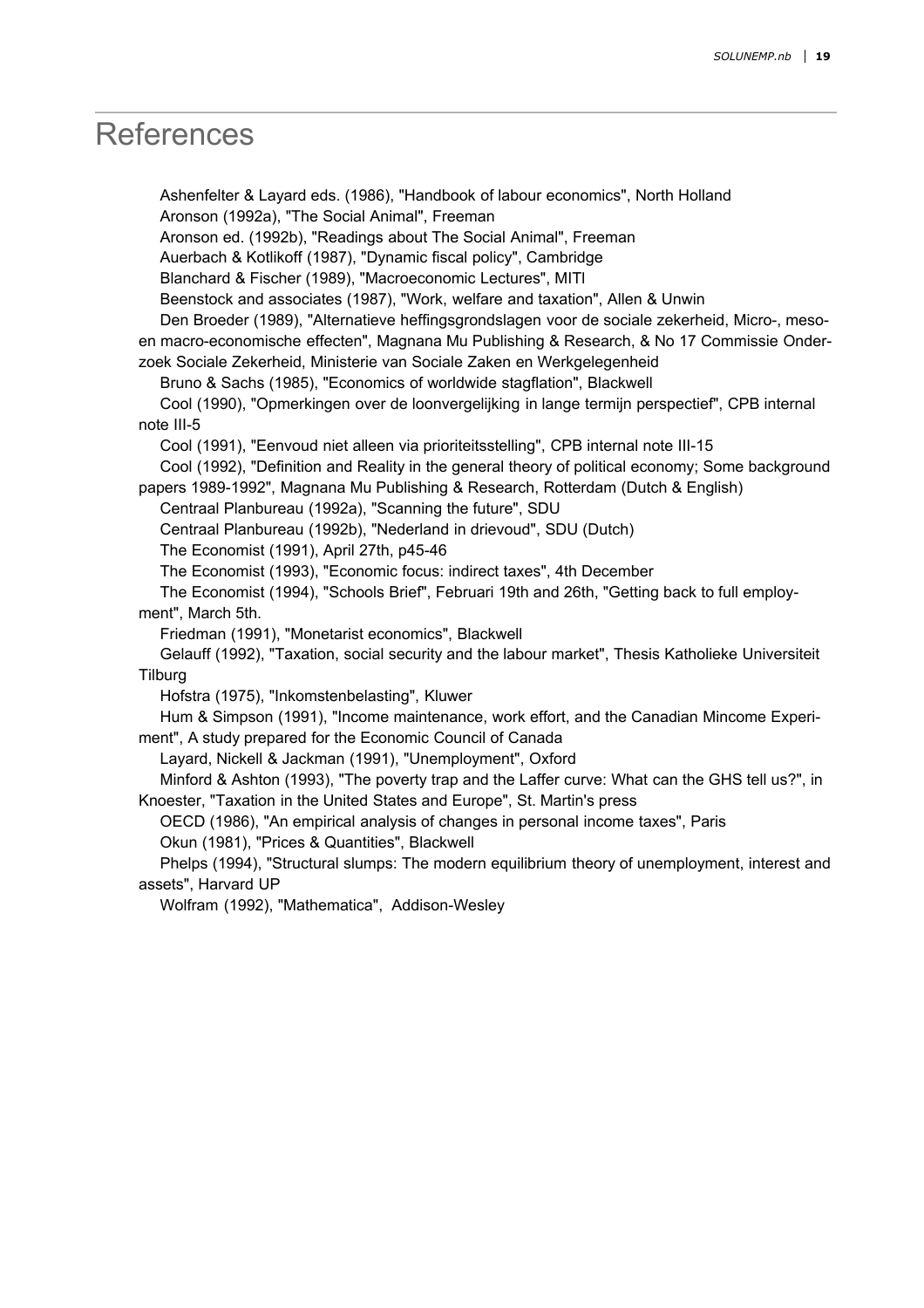# Appendix A: Definitions, densities and the **Phillipscurve**

This appendix gives some elements for heterogeneous labour markets. The following accounting definitions are useful:

product= labour costs + profit

labour costs  $=$  wage costs + nonwage but labour related costs

 $=$  net income  $+$  (direct  $+$  indirect) taxes  $+$  premia  $+$  other nonwage costs

gross income  $=$  labour costs - other nonwage costs  $=$  net income  $+$  levy

Neglecting the "other nonwage costs" gives  $y =$  gross income  $=$  labour costs. Observed labour costs have a frequency density f[y]. Since the product is  $yp = y$  (1 + profitrate), equalisation of profitrates produces f[y] as a shift of the productivity density fp[yp].

The labour supply density depends on net income (y - l[y]) but can under mentioned assumptions be regarded as a function of labour cost y, as  $s[y] = s^*[y \cdot 0]$ . Total supply S follows from the integral from some minimum ms till infinity.

 $(A1)$  S[ms] = Integrate[ s[y], {y, ms, Infinity} ] (almost fixed)

Labour demand has density d[y] and an integral from some minimum md till infinity.

 $(A2)$  D[md] = Integrate[d[y], {y, md, Infinity}]

The employment density under mentioned assumptions then is:

 $(A3)$  e[y] = Min[s[y], d[y]] = f[y]

Unemployment u and vacancies v follow from the difference between supply and demand and actual employment.

$$
(A4) \qquad u[y] = s[y] - e[y]
$$

 $(A5)$   $v[y] = d[y] - e[y]$ 

Price inflation p in each market depends upon the power position of employers and employees, which is determined, amongst others, by the relative situation of unemployment versus vacancies. The relationship between inflation and the other variables clearly is a dynamic one. We thus read all variables as time dependent. We also add the price expectations  $p^*$ , history of the variables, and add the levy burden for forward shifting: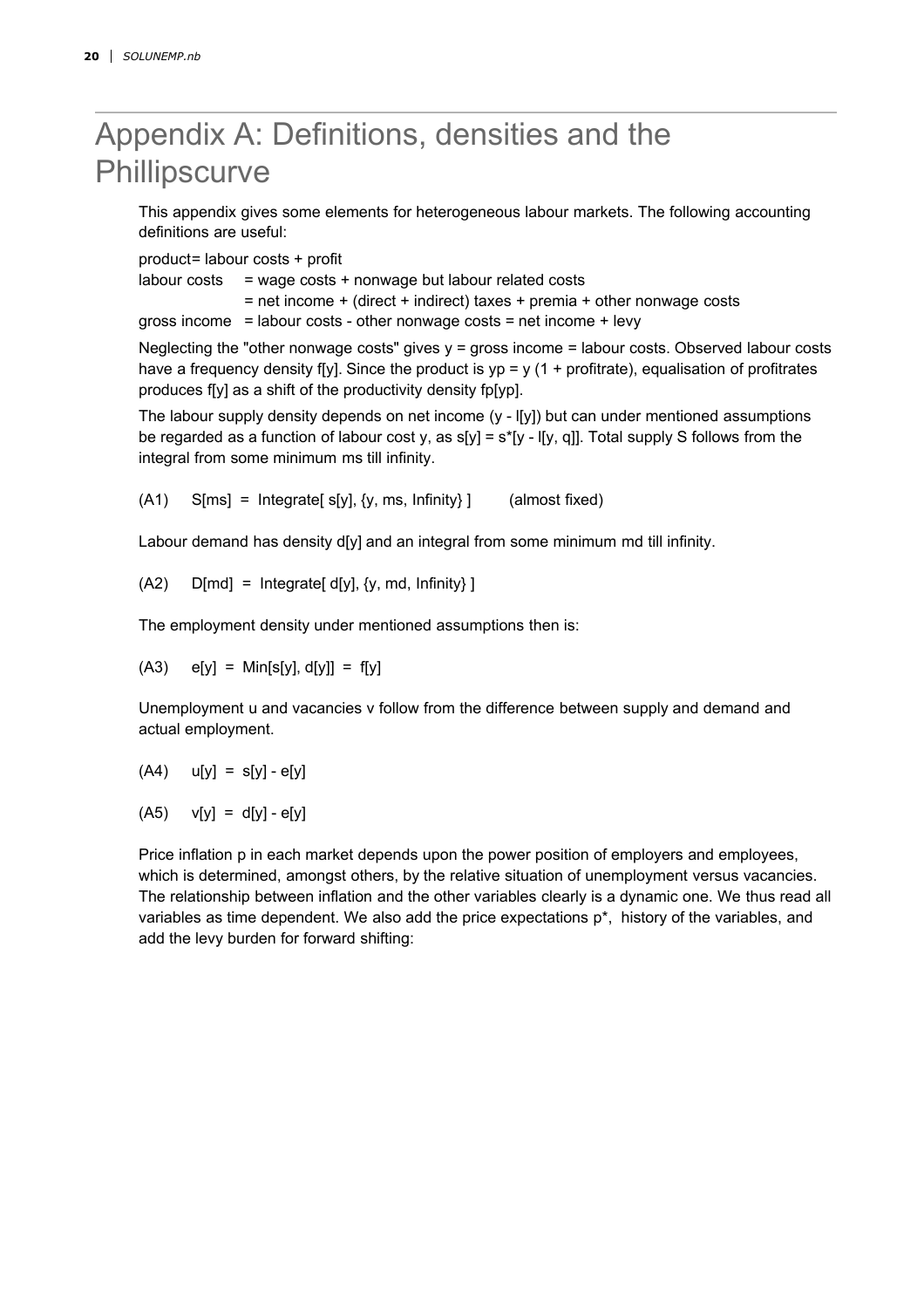#### (A6)  $p[y] = p[p^*[y], u[y], v[y], l[y]/y, history]$

The NAI-u arises as the solution of a stable u\* for zero price acceleration.

The submarkets Phillipscurve in (A6) is not entirely satisfactory since it doesn't mention the influence of other submarkets. A macro-economic hypothesis is that the development within markets is not merely influenced but even dominated by general events.

For total employment we take account of a minimum wage m. We then take the integral from Max[ms, md, m] till infinity.

 $(A3a)$  E[ms, md, m] = Integrate[f[y], {y, Max[ms, md, m], Infinity}]  $(A4a)$  U =  $(S - E)/S = U[ms, md, m]$  (a rate)  $(A5a)$  V =  $(D - E)/S = V$ [ms, md, m] (a rate)

Minimum wage m typically dominates both ms and md. Would-be earners of ms  $\leq$  y  $\leq$  m become eligible for benefits. When they accept these voluntarily or from social pressure, they, in a sense, form no real supply. Yet they are supply, otherwise they would not be eligible. On the demand side, there would be a real demand for  $md < y < m$  if government would reduce m. But this demand is not relevant when m exists.

Denote mx = Max[m, md]. The situation that ms < mx causes two kinds of unemployment. The first part consists of the supply in the [ms, mx) range that is always unemployed, and the other is the more normal part.

(A7) U = Um + Un

(A7a) Um = Integrate[ $s[y], \{y, ms, \leq mx\}$ ] / S = Um[ms, mx]

 $(A7b)$  Un = 1 - Um - E / S = Un[mx]

If ms < mx then only Un will exert a meaningful pressure on wage demand. A major dynamic process is that Um rises over time, contributing to the phenomenon of hysteresis. The Phillipscurve might stay stable in terms of Un, "normal" unemployment rate, but shifts in terms of U, the overall unemployment rate.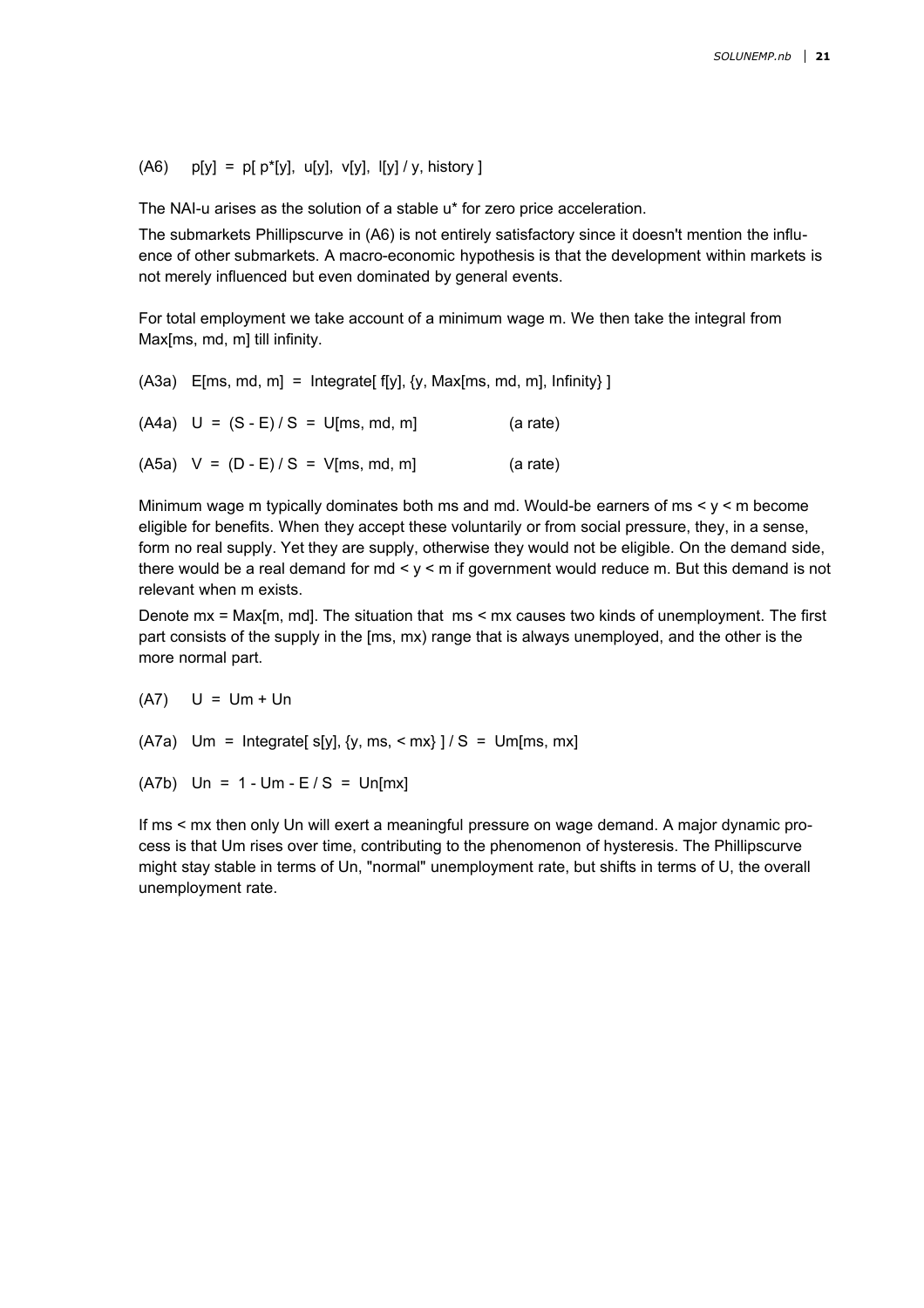# Appendix B: Alternative levy

#### General

We take up the argument at equations (17) till (22), determine constraints on new parameters  $q^*$ , and try to solve for a plot of  $x^*$  and  $L^*/Y^*$ . The key variable is  $m^*$ , which determines new employment, national income and savings on benefits.

Since (19) must hold for all y, then also as y goes to infinity. Hence  $r^* == r$ . Taking the highest value r, and then eliminating it:

- (B1)  $r^* = r$
- (19a)  $(y x^*) / (y + c^*) = (y x) / (y + c)$
- (19b)  $1 (x^* + c^*) / (y + c^*)$  =<  $1 (c + x) / (y + c)$
- (19c)  $x^*$  >=  $(c + x) (y + c^*) / (y + c) c^*$

The latter must hold for all y in the relevant range [m, infinity). Since ( $c^* = < c$ ) then the smallest value of the part  $((y + c^*) / (y + c))$  in the relevant range is  $((m + c^*) / (m + c))$  and the greatest is the limit 1. Since x\* must be larger than the greatest value:

(19d) 
$$
x^* \geq (c + x) - c^* \geq x
$$
  $(c^* = < c)$ 

In addition, we can find a relation for  $x^*$  by working out (18):

(18a)  $x^* = m^* + (b/m^* - 1)/r (m^* + c^*)$  (m<sup>\*</sup> = < b)

Substitution of (18a) in (19d) using  $B = (b/m^* - 1)/r = B/m^*$ ] >= 0 gives:

(B2) 
$$
x^* = m^* + B(m^* + c^*) \Rightarrow (c + x) - c^*
$$

(B2a)  $c^*$  >=  $(c + x)/(1 + B) - m^* = c^*[m^*]$ 

The choice of m\* thus defines certain ranges for c\* and x\*.

Levy revenue L<sup>\*</sup> is an integral. Setting revenue equal to expenditure L<sup>\*</sup> = L - b dE[m<sup>\*</sup>] gives a restriction on  $q^*$  too. Selecting various values of  $m^*$  allows a plot of  $x^*$  and  $L^*/Y^*$ .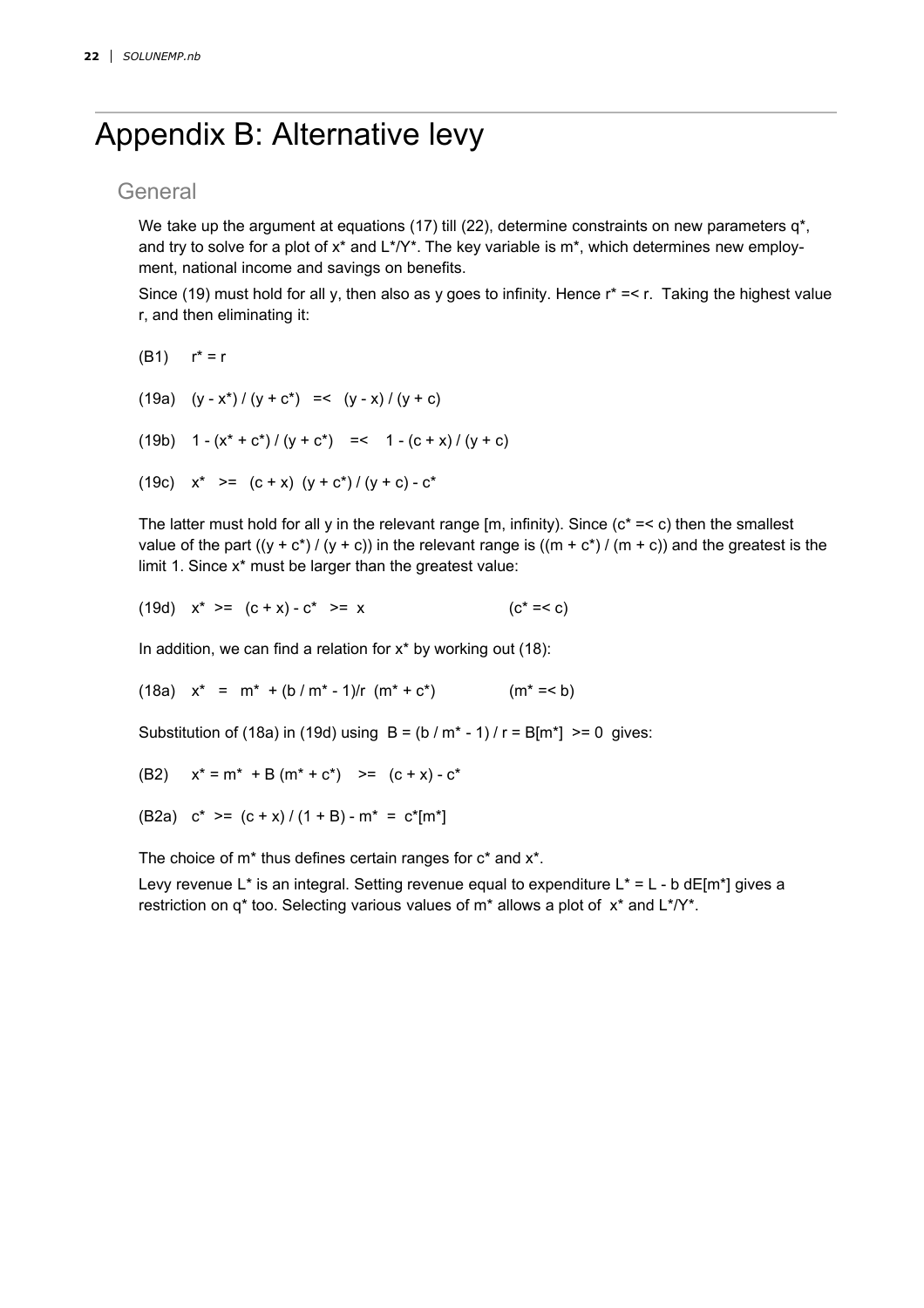#### Linear

A specific alternative would be the linear levy, with  $c^* = 0$ . Linearity allows the transformation of the intersection into a "levy credit"  $k = r x^*$ . With r y as the ray through the origin that gives levies in the limit, the linear alternative is a parallel line, shifted k points along the axis. A linear function allows a quick determination of levy revenue:

(B3)  $\mid$ \*[y] = r (y - x\*) = r y - k

(B3a)  $L^* = rY^* - kE^*$ 

(18b)  $rx^* = k = b - (1 - r) m^*$  or  $x^* = b/r - (1/r - 1) m^*$ 

This allows easy analytical expressions for  $x^*$  and  $L^*$ / $Y^*$ . The linear case however may have few solutions. If the original regime is very nonlinear (c  $\gg$  0) then this linear alternative is costly and may not exist. By diligent substitution:

(B3b) L - b dE[m<sup>\*</sup>] = r (Y + w[m<sup>\*</sup>] dE[m<sup>\*</sup>]) - (b - (1 - r) m<sup>\*</sup>) (E + dE[m<sup>\*</sup>])

(B3c) L - r Y - r w[m<sup>\*</sup>] dE[m<sup>\*</sup>] + E b = m<sup>\*</sup> (1 - r) (E + dE[m<sup>\*</sup>])

Divide by E and use employment growth rate  $g[m^*] = dE[m^*] / E$ . Denote x" =  $(Y - L/r) / E$ . This x" is defined on known variables and gives some implied intersection. Likely x" > 0. Substitute (18b) in (B3c)

(B4)  $m^* = (b - r x'' - r w[m^*] g[m^*]) / \{(1 - r) (1 + g[m^*])\}$ 

For completeness only, expand L\*/Y\*:

(B3d) L<sup>\*</sup> / Y<sup>\*</sup> = r (1 - x<sup>\*</sup> E<sup>\*</sup> / Y<sup>\*</sup>) = r (1 - x<sup>\*</sup> (E + dE[m<sup>\*</sup>]) / (Y + w[m<sup>\*</sup>] dE[m<sup>\*</sup>]))

Note that substituting  $c^* = 0$  and (18b) in (19d) gives a condition on m<sup>\*</sup>:

(B2a') b/r - (1/r - 1) m<sup>\*</sup> >= (c + x) => m<sup>\*</sup> =< (b - r (c + x)) / (1 - r)

For the solution set of m<sup>\*</sup> in (B4) and (B2a'),  $x^*[m^*]$  follows from (18b) and then  $L^*/Y^*$  from (B3d). This provides a plot of  $L^*$ / $Y^*$  against  $x^*$ .